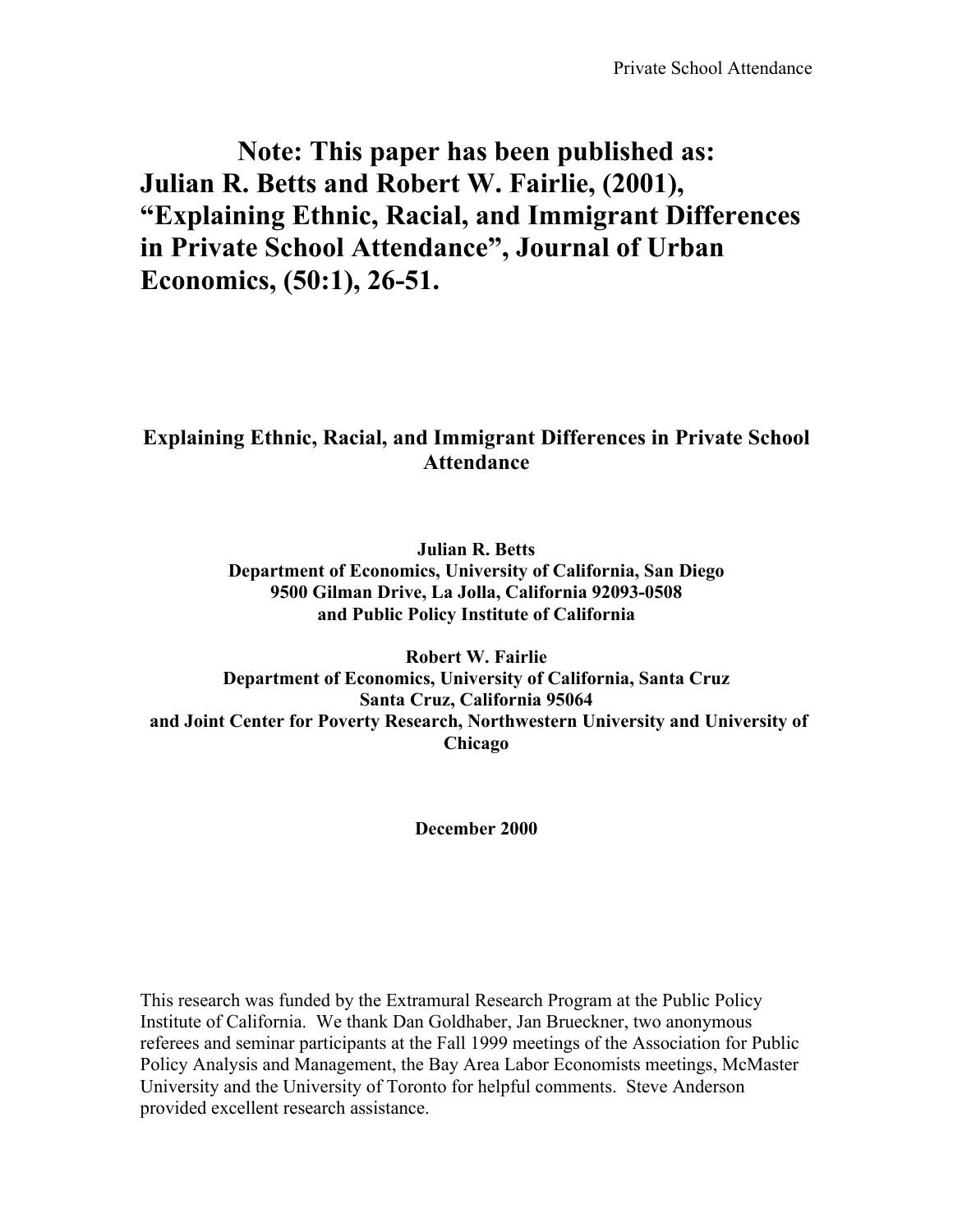### **Abstract**

Using 1990 Census microdata, we explore ethnic, racial and immigrant differences in private school attendance. We find high rates of private school attendance among white natives, white immigrants, and Asian natives. In contrast, we find low private school rates among black and Hispanic natives and immigrants, Asian immigrants, and other natives. Variations in income per capita and especially parental education account for over 70% of the gap in private school attendance rates between white natives and all other groups. We discuss ramifications for racial, language, and socioeconomic segregation in America's schools, and possible effects of school vouchers on segregation.

JEL Codes: I21 (Analysis of education), J15 (Economics of minorities)

Julian R. Betts Robert W. Fairlie Department of Economics Department of Economics University of California University of California San Diego, CA Santa Cruz, CA 95064 858-534-3369 (831) 459-3332 Public Policy Institute of California rfairlie@cats.ucsc.edu San Francisco, CA http://econ.ucsc.edu/~fairlie betts@ppic.org jbetts@ucsd.edu http://weber.ucsd.edu/~jbetts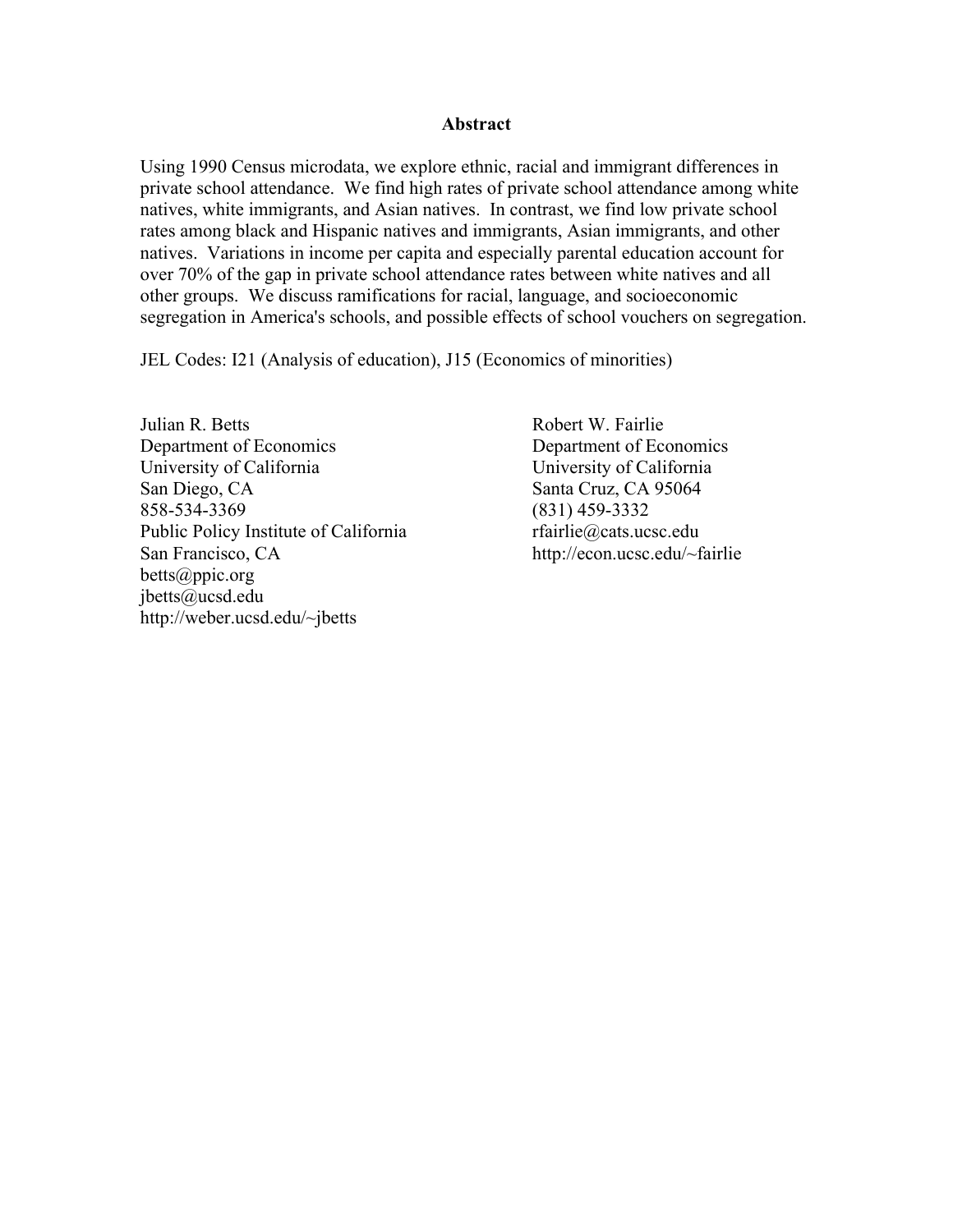#### **1. Introduction**

Private school vouchers are perhaps the most hotly debated topic in current discussions of educational reform. Critics have often argued that vouchers for private school tuition will lead to increased racial segregation in the nation's schools. On the other hand, proponents contend that vouchers available to all students or vouchers targeted to only low-income students may reduce segregation as differences in parental income become less important in determining who attends private school.

Central to the disagreement over the effects of vouchers on school segregation is the observation that ethnic, racial and immigrant groups differ markedly in their propensities to attend private school. For example, in 1990 we find that 15.2 percent of native-born Asian schoolchildren attend private school, whereas only 4.4 percent of immigrant Hispanic schoolchildren attend private school. Are these large differences in private school attendance due to differences in income or are they primarily due to other factors? The answer to this question may provide insights into the effects of private school vouchers on school segregation. The question also bears on the capacity of the K-12 sector, taken as a whole, to integrate immigrant schoolchildren.

Specifically, if income explains a significant portion of the gap in private school enrollment rates, then vouchers directed towards disadvantaged populations, and therefore implicitly largely directed toward minorities, might help to equalize attendance rates among groups. On the other hand, if other factors less amenable to change through public policy explain most of the variation in private school choice then vouchers might achieve little if any reduction in the observed gaps in private school attendance among groups. Examples of such factors are parental education, traits of the city of residence, and a wide array of factors that comprise parents' knowledge and belief systems.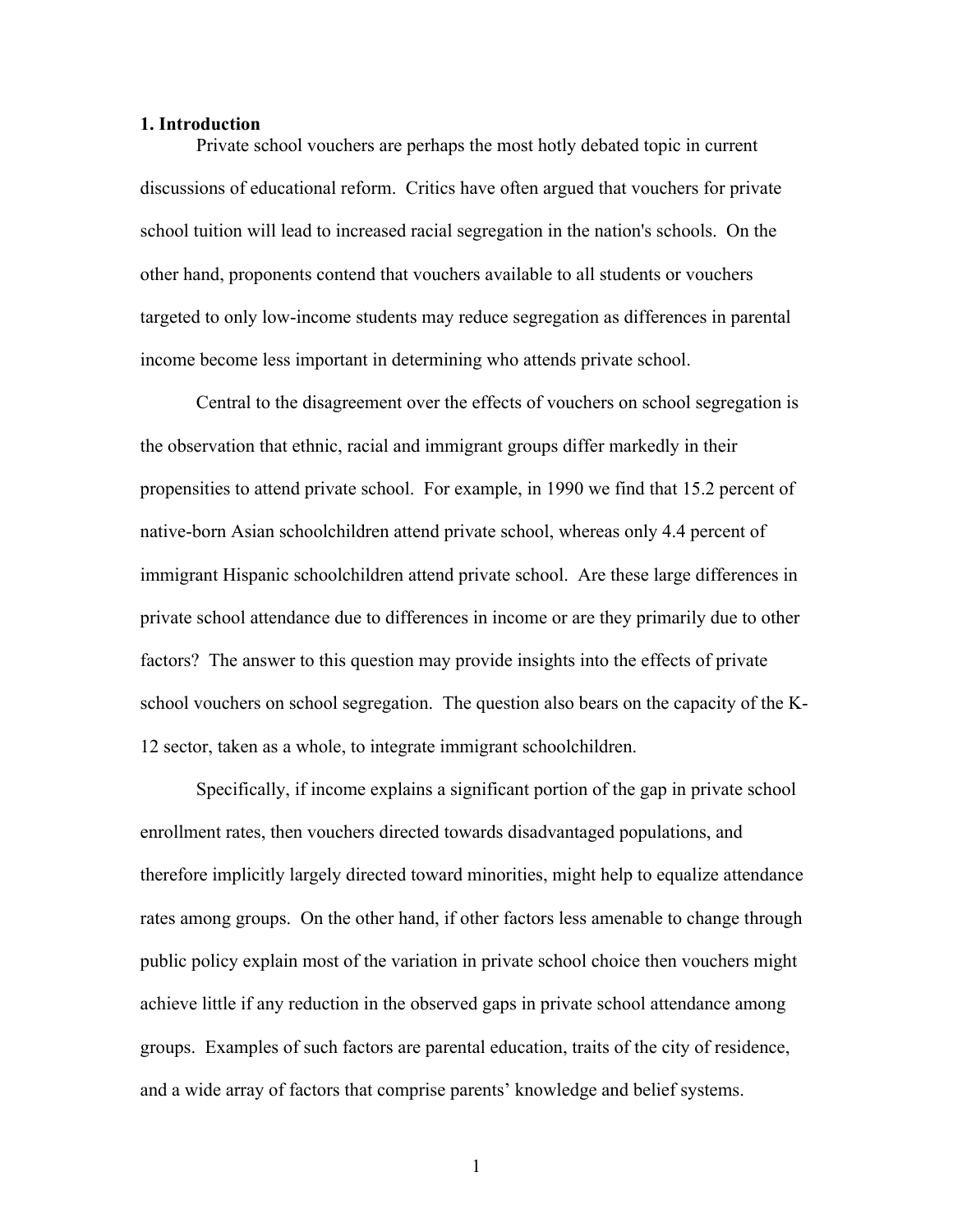Our central question thus concerns the role of income in explaining inter-group variations in private school attendance. This question is compelling only to the extent that private and public schools differ meaningfully in the quality of education provided. It is therefore significant that a growing literature suggests that attendance at private schools can lead to better outcomes, at least among disadvantaged and urban populations.<sup>1</sup> Peer group effects may explain part of these variations in outcomes.<sup>2</sup>

In this paper, we use 1990 Census microdata to document and explore the underlying causes of ethnic, racial and immigrant differences in private school attendance. To the best of our knowledge, this study marks the first attempt to study variations in private school choice between natives and immigrants. We find high rates of private school attendance among white natives, white immigrants, and Asian natives. Groups with substantially lower private school rates are black and Hispanic natives and immigrants, Asian immigrants, and other natives. These ethnic, racial and immigrant differences are notably reduced after controlling for group differences in income, parental

<sup>&</sup>lt;sup>1</sup> See Evans and Schwab [6], Neal [15], Sander and Krautmann [19] and Figlio and Stone [8]. Neal [15] finds that the impact of Catholic schools on high school and college graduation tend to be higher for urban blacks and Hispanics than for urban whites and especially non-urban whites. Similarly, Figlio and Stone [8] find evidence that private schools may increase the educational attainment of urban minority populations more than that of the population at large. Evans and Schwab [6] report slightly higher effects for blacks relative to whites and for urban relative to suburban populations. It is unclear as to whether nonreligious private schools are as effective as Catholic schools. However, Catholic schools represent a large share of all private schools. For instance, in 1987, Catholic schools accounted for 53% of all private school enrollment in the country, with non-sectarian schools accounting for only 16%. (National Center for Education Statistics, [14], page 66.) Figlio and Stone [8] find evidence that Catholic schools are associated with better outcomes than are public schools, but that a positive effect for other private schools was harder to detect, perhaps due to the smaller number of students enrolled in such schools. The authors, however, report larger positive nonreligious school treatment effects for college attendance and selectivity of college outcomes than they report for Catholic schools. Finally, these studies have focused on blacks, or blacks and Hispanics as subgroups, and have not examined Asian students or the relative importance of private school for immigrants and natives. <sup>2</sup> See Summers and Wolfe [20] and Henderson, Mieszkowski and Sauvageau [9] for two wellknown studies that document the existence of peer-group effects.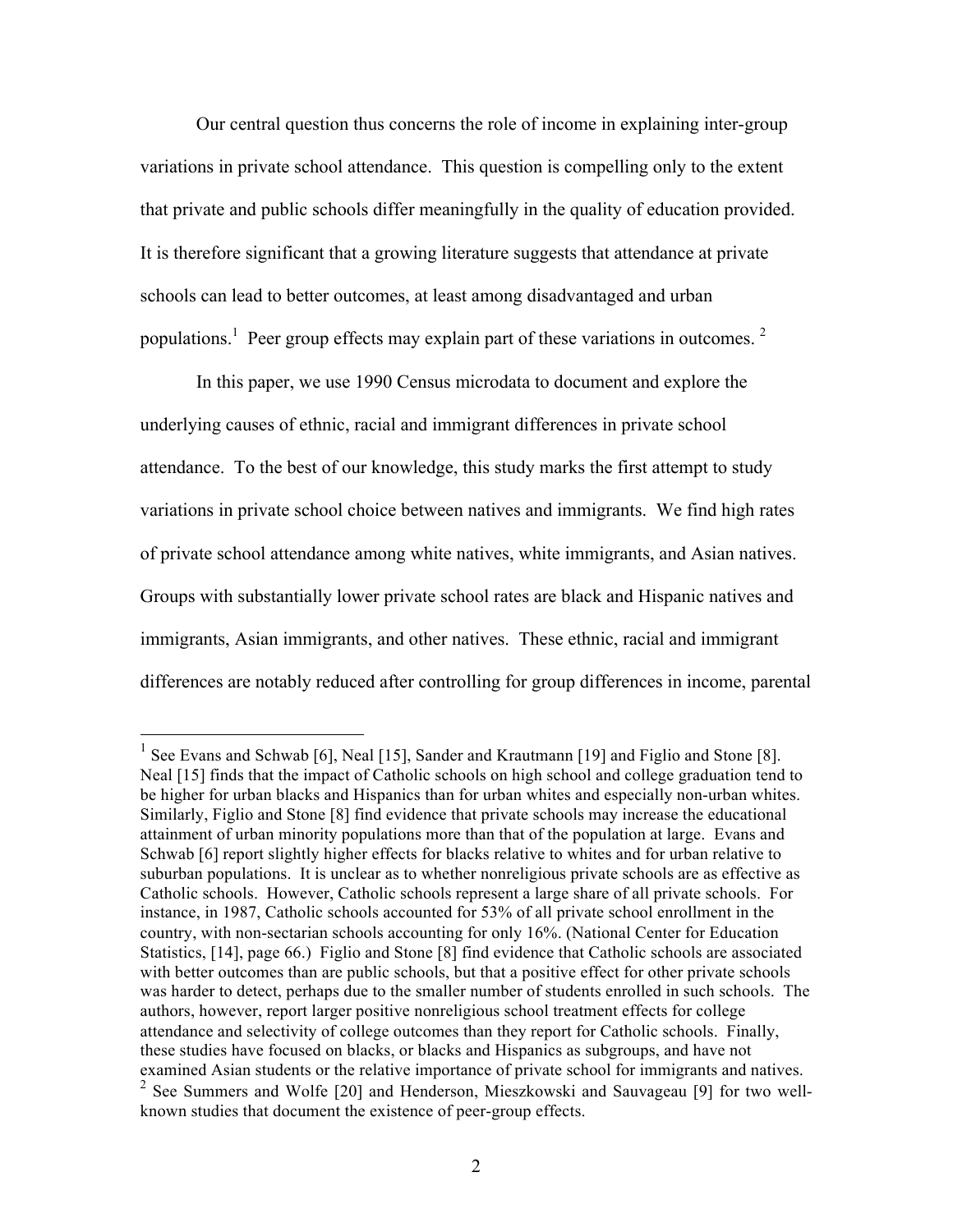education, and other individual, school and geographical area characteristics. We find that differences in household income and parental education across racial/immigrant groups account for a large part of the differences in private school rates.

### **2. Data**

The data used in this study are from the Public Use Microdata 5-Percent Sample of the 1990 Censuses of Population. This dataset is the only source of national microdata large enough to allow comparisons across many ethnic, racial and immigrant groups. Furthermore, with observations for nearly two million schoolchildren it is possible to control for differences across a large number of metropolitan areas in the United States.

Our sample includes children ages 5 to 20 who are currently enrolled in primary or secondary school and who do not live in group quarters. We include only schoolchildren who live in one of the 132 Consolidated Metropolitan Statistical Areas (CMSA's, henceforth "metropolitan areas" or MA's) defined in Jaeger [10] and Bound and Holzer  $[2]$ .<sup>3</sup> These metropolitan areas include 69 percent of all native-born schoolchildren in the United States and 93 percent of all immigrant schoolchildren. By focusing on this urban sample we are implicitly controlling for one of the main differences between native and immigrant children: immigrants are much less likely to live in rural areas in the United States. The use of this sample and the aforementioned MA codes also allows us to control for racial/immigrant differences in geographical locations. Notably, the aforementioned literature on the effect of private schools suggests that private schools "matter" more in urban areas than elsewhere.

 $3$  See Loeb, Turner and Jaeger [12] for a description of the geographic codes. We thank these authors for providing their codes.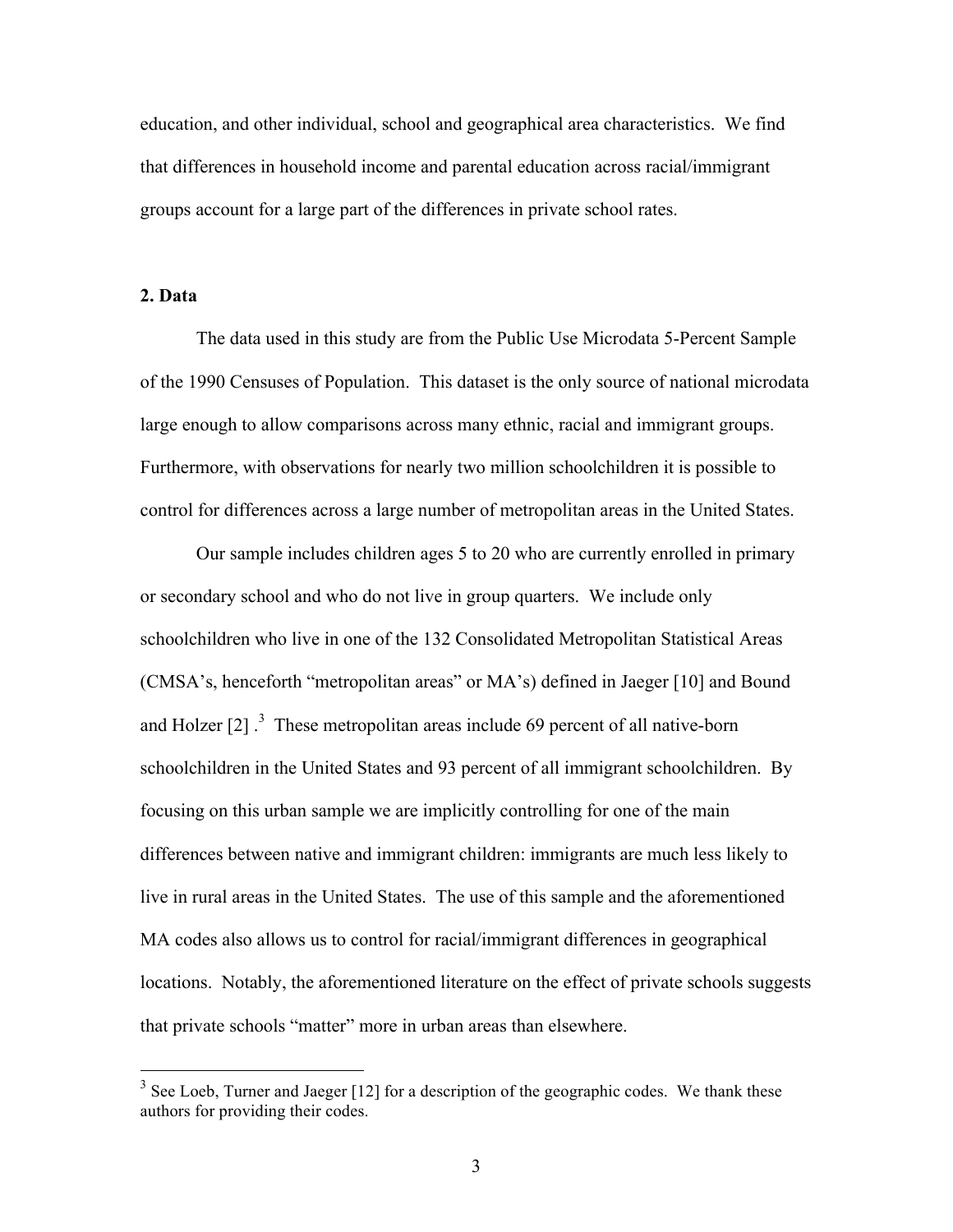We classify students as being enrolled in private or public school based on their responses to the school enrollment question on the Census. Note that the 1990 Census does not distinguish between religious and non-religious private schools.<sup>4</sup>

We create ten distinct racial/immigrant groups by interacting responses to the race, Spanish/Hispanic origin, and citizenship questions available in the Census. The groups are white (non-Hispanic) natives, white (non-Hispanic) immigrants, black natives, black immigrants, Hispanic natives, Hispanic immigrants, Asian natives, Asian immigrants, other natives, and other immigrants.<sup>5</sup> Immigrants are defined as naturalized citizens and non-U.S. citizens. Natives are defined as those born in the United States, Puerto Rico, Guam, outlying areas, or abroad of American parents.

### **3. Private School Attendance by Racial/Immigrant Group**

Native-born children and immigrant children differ markedly in their average propensities to attend private school. In Table 1, we report private school rates by school type and immigrant status for our sample of  $132$  MAs.<sup>6</sup> The private school rate is defined as the fraction of all schoolchildren enrolled in private school. We distinguish between

<sup>&</sup>lt;sup>4</sup> Using the 1980 Census, in which there were separate categories, we find that 85.1 percent of children enrolled in private schools are enrolled in religious schools.

 $5$  Other natives primarily consist of American Indians. We drop the other immigrant category in most of the analyses below due to small sample sizes.

 $6$  Because the 1990 Census asks about the highest grade completed, not the current grade in which the student was enrolled, and because responses to grades 1-8 and 5-8 are grouped, we had to make some compromises when dividing the sample into secondary and primary school enrollees. Because of the grouped nature of the education variable, we had to include students likely to be enrolled in Grade 9 in the primary education category. Similarly, we did not include students whose highest grade completed was kindergarten for fear of confusing Grade 1 students with some students who might still be in pre-school. Thus, below we will refer to students in Grades 2-9 as "primary school" students, and students in Grades 10-12 as "high school" or "secondary school" students, even though Grade 8 more typically represents the year in which students leave primary/middle schools for high school.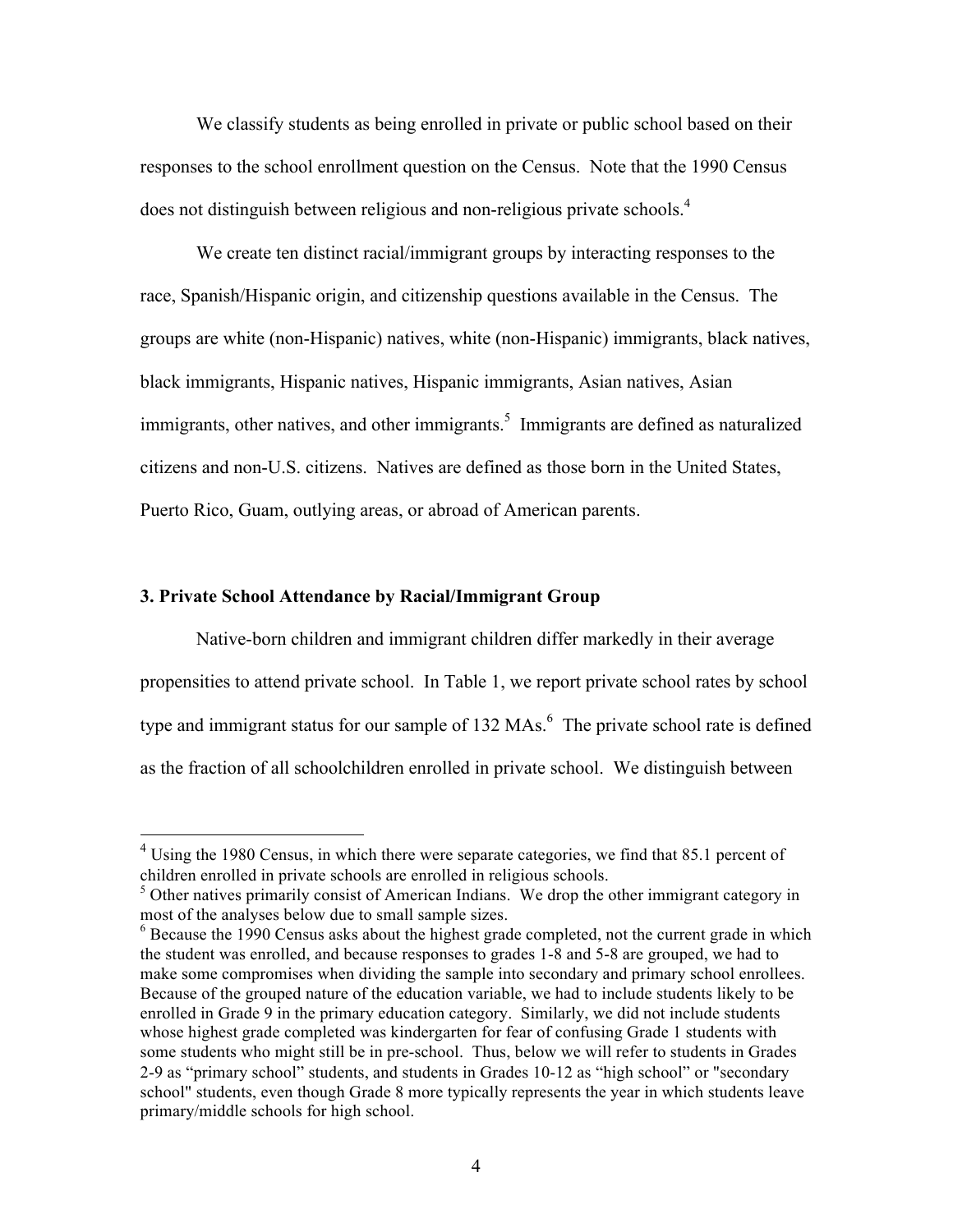primary and secondary school because private primary school rates are higher than private secondary school rates among both natives and immigrants.

The estimates in the second and third rows of Table 1 indicate that native-born children are substantially more likely than immigrant children to attend private school at both levels. Native schoolchildren are 4.3 percentage points or 56 percent more likely to attend a private primary school than are immigrant schoolchildren, and are 3.9 percentage points or 63 percent more likely to attend a private high school.

There also exist large differences in private school attendance by ethnicity and race. In Table 1, and Figures 1 and 2 we report private school rates for nine distinct racial/immigrant groups. Two findings from this analysis are noteworthy. First, the distinction between native and immigrant groups within each race is important. Asian natives have the highest private secondary school rate and the second highest private primary school rate of any group. In contrast, Asian immigrants have two of the lowest private school rates. Native-born Hispanics also have substantially higher private school rates than immigrant Hispanics. The opposite is true, however, for whites and blacks. For both racial groups, immigrant private school rates are higher than native rates.

The second important finding is that private school rates differ substantially by ethnicity and race. Holding immigrant status constant, white and Asian natives have much higher average probabilities of attending private school than black, Hispanic or other natives. Among immigrant groups, whites have the highest rates and Hispanics have the lowest rates.

Because of the large differences in private school attendance between native-born and immigrant schoolchildren, and across ethnic and racial groups, we use the nine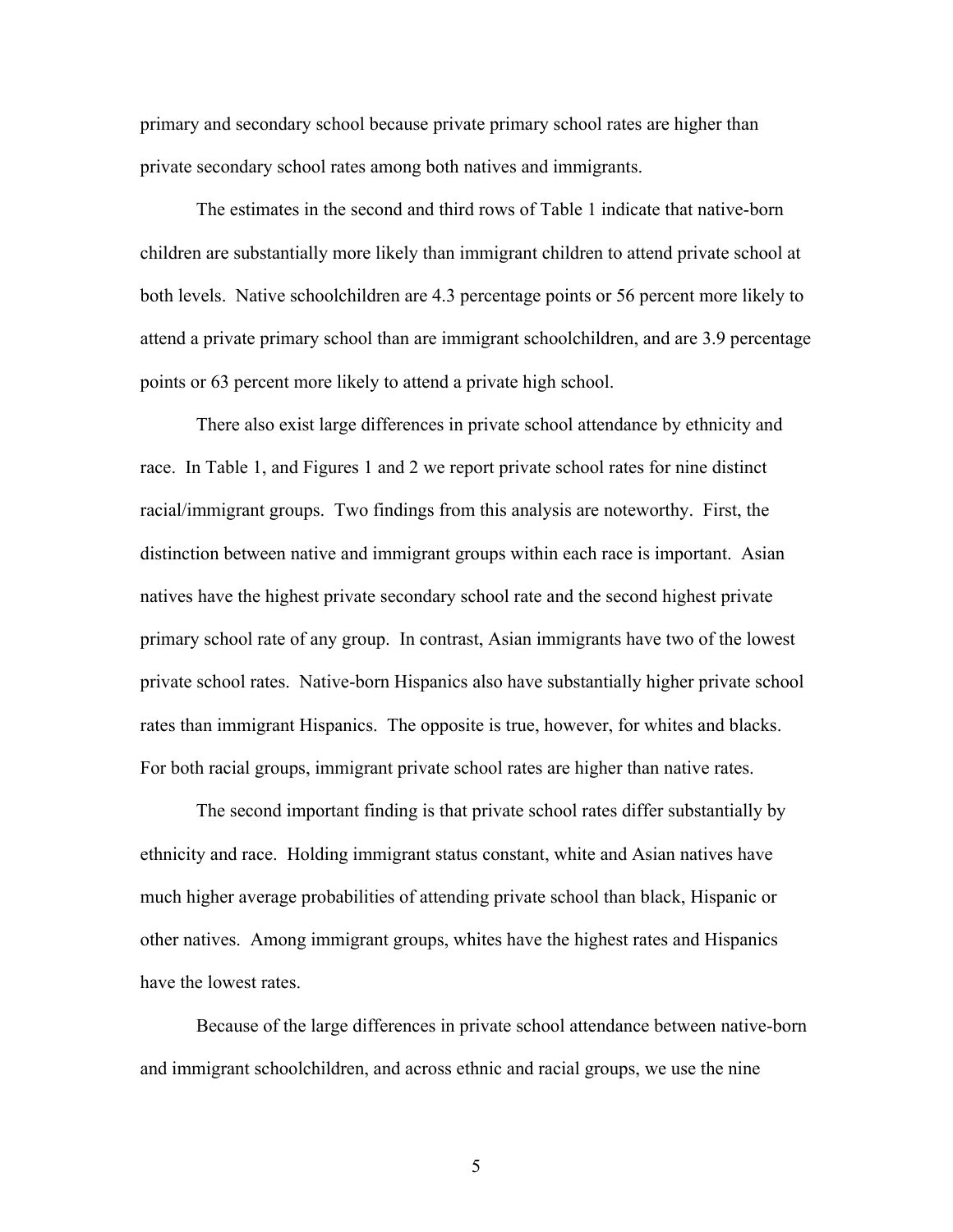distinct groups in the remainder of the analysis. These groups are also likely to differ greatly in their financial resources, preferences for private education, and demands for special educational services, such as bilingual education, English as a Second Language programs, and Advanced Placement courses. Using these classifications, we find that private primary school rates range from 4.5 percent for Hispanic immigrants to 17.8 percent for white immigrants. Among high school students, Hispanic immigrants have the lowest rate (4.2 percent) and Asian natives have the highest rate (14.6 percent).

Two factors that may contribute to these patterns are group differences in household income and parental education. Table A-1 in the appendix documents differences in household income and parental education by racial/immigrant group. The sample includes all primary and secondary schoolchildren. The estimates indicate substantial differences in household income between groups. For example, the average per-person household income among Asian native schoolchildren is \$14,100, which is approximately three times the average income among Hispanic immigrants of \$5,100. Blacks, Hispanics, and, to a lesser extent, Asian immigrants and other natives, have low income levels relative to whites and Asian natives.

Table A-1 also indicates that the racial/immigrant patterns for parental education are generally similar to the pattern for income. Whites and Asian natives have high levels of parental education, whereas blacks and Hispanics have low levels of parental education. There are a several differences, however. First, Asian immigrants have higher levels of parental education than white natives. Second, Hispanics have very low levels of parental education, which are lower than among blacks.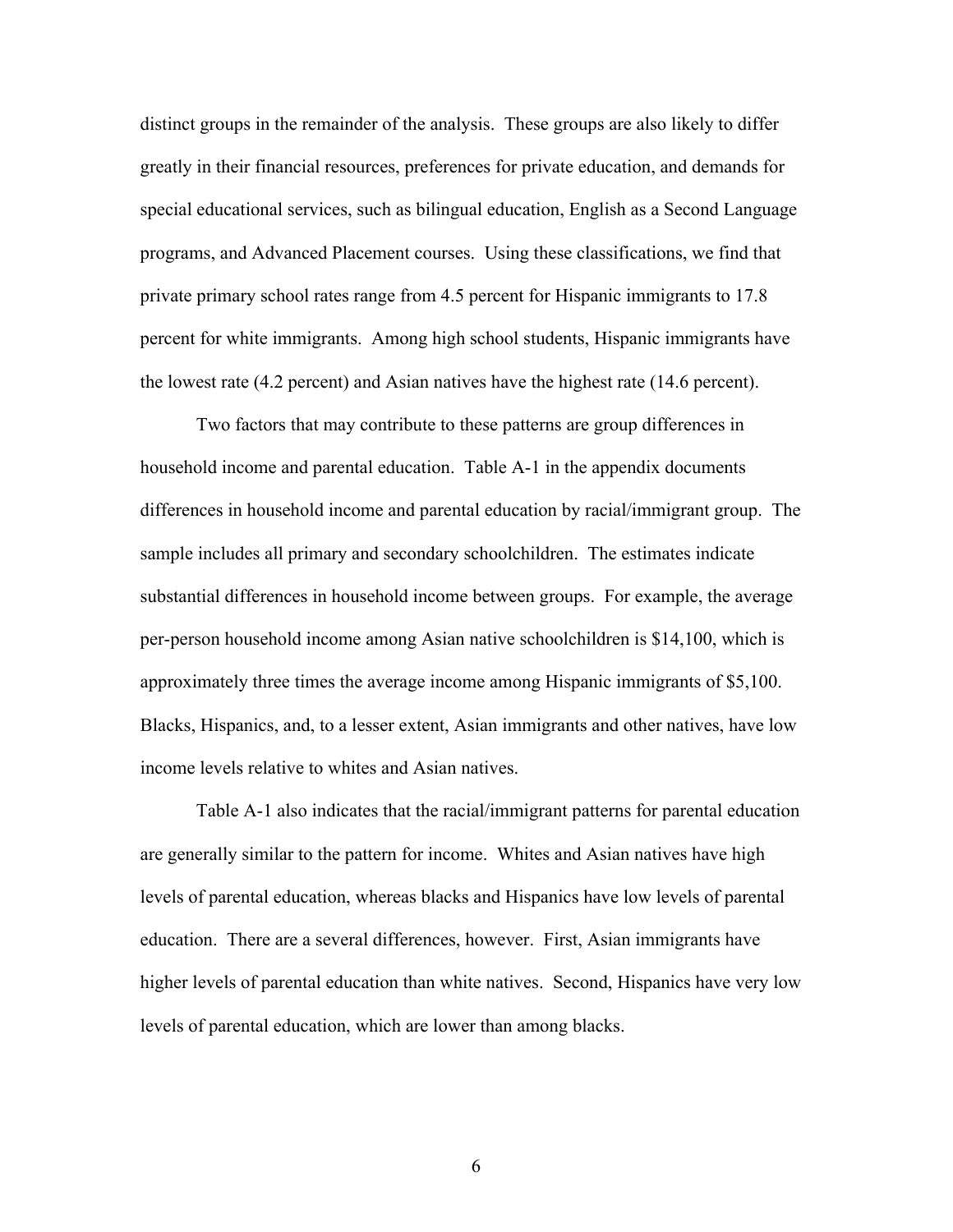Is there a relationship between private school rates and either income or parental education across the racial/immigrant groups? Figures 3-4 provide evidence on this question. In each figure, the size of the bubble is proportional to the group's sample size. Figure 3 reveals a positive relationship between the private school rate and average perperson household income. Figure 4 provides similar evidence of a positive relationship between the private school rate and mother's education across the nine racial/immigrant groups. Although not reported, a graph of private school rates against fathers' education shows a similarly strong pattern. This univariate analysis suggests that ethnic, racial and immigrant differences in income and parental education may contribute to the large gaps in rates of private school attendance documented above.

#### **4. An Empirical Model of Private School Attendance**

The results presented in Figures 3-4 suggest that ethnic, racial and immigrant differences in household income and parental education may contribute to differences in private school rates. We are interested in formally testing this hypothesis and in determining whether these factors and others have large effects. We also want to move towards a multivariate analysis in which we can identify the separate effects of household income and parental education. We accomplish these goals by estimating equations for the probability of attending private school using our sample of schoolchildren.

We first specify a reduced form equation for the private/public school decision. The equation determining private school attendance for individual i in MA m is

(4.1)  $Y_{im} = Z_{im}\gamma + D_{im}\lambda + \alpha_m + \varepsilon_{im}$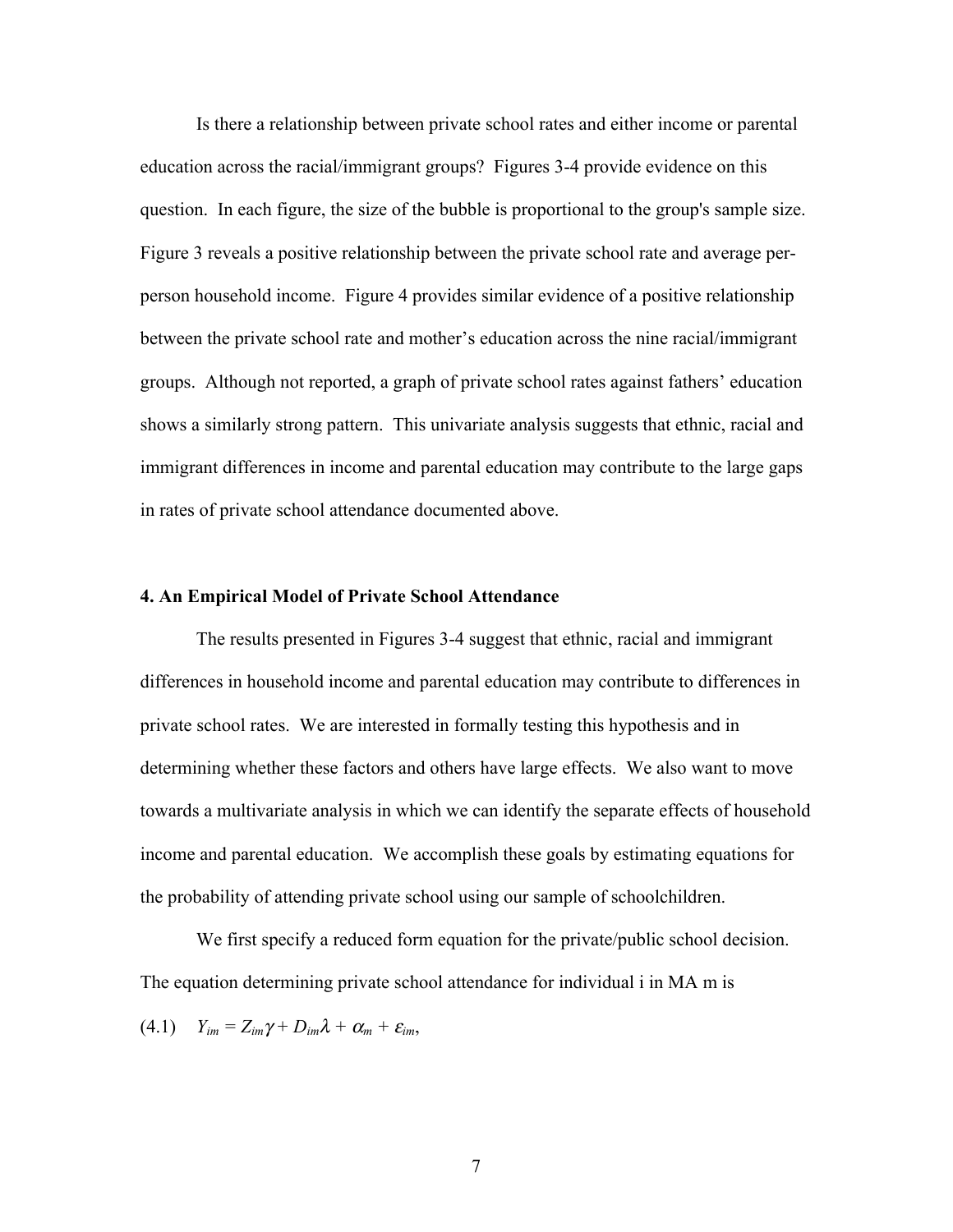where *Yim* equals 1 if the child attends private school and zero otherwise, *Zim* is a row vector of individual-level characteristics (e.g. household income and parental education),  $D_{im}$  is a row vector of race/immigrant group dummy variables,  $\alpha_m$  is a metropolitan area fixed effect, and  $\varepsilon_{im}$  is a disturbance term. The MA fixed effects are included to control for variation in school and geographical area characteristics, such as public-school expenditures per pupil, private school student to teacher ratios, and local crime rates.<sup>7</sup>

We estimate  $(4.1)$  using a linear probability model.<sup>8</sup> Separate estimates using our samples of primary-school students and secondary-school students are reported in Table 2. In Specifications 1 and 3, we only include dummy variables for the nine racial/immigrant groups. The left-out group is white natives, so that the coefficient estimates capture the difference between the white native private school rate and the group's private school rate (referred to here as the relative private school rate). Therefore, the findings for ethnic, racial and immigrant differences in private school attendance reflect those presented above. Black and Hispanic natives and immigrants, and other natives are substantially less likely to attend private school than are white natives, whereas white immigrants and Asian natives are more likely to attend private school. The coefficients on the dummy variables for all of these groups are highly significant.

 <sup>7</sup> Previous studies of the determinants of school choice include these and other measures of school and local area characteristics. Although the inclusion of the MA fixed effects precludes us from estimating the separate effects of these variables, it has the advantage of controlling for all of these effects and the additional effects of unobserved school and local area characteristics. <sup>8</sup> The linear structure of the decomposition described in the next section makes it very difficult to use a nonlinear method of estimating the probability of attending private school. Although it is well known that OLS provides consistent parameter estimates when using a discrete dependent variable (see Maddala [13] for example), the fact that the predicted probabilities can lie outside the range of 0 to 1 can be a concern. Therefore, we compare our coefficient estimates to the average derivatives from a probit model. A simple regression of the OLS coefficient estimates on the probit average derivatives yield slope coefficients of 0.91 and 0.90 for the primary and secondary school regressions, respectively. The R-squares for these regressions are 0.95 and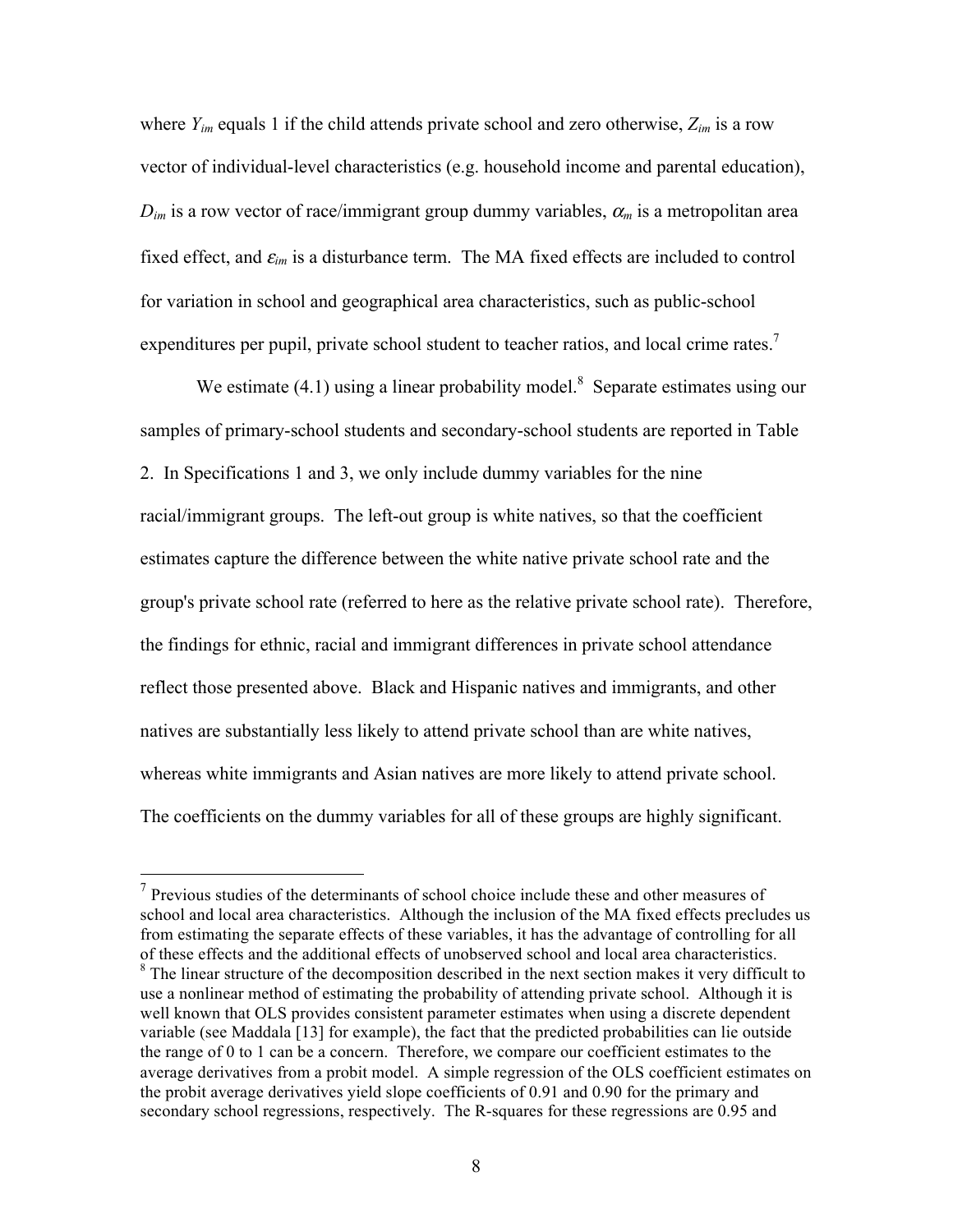In Specifications 2 and 4, we include measures of age, sex, parental education, and per-person household income in addition to the racial/immigrant group dummy variables. We also include MA fixed effects and dummy variables that indicate whether the mother, father or both are unidentified in these two specifications. We do not report the corresponding coefficients, in order to conserve space. The individual-level variables included in these two specifications are comparable to those included in previous studies. We find that younger schoolchildren and girls are more likely to attend private school. As expected, per person household income has a positive effect on the probability of attending private school. The coefficient estimates imply that an extra \$1000 of income (evaluated at \$11,000) increases the private school attendance rates by 0.3 percentage points among primary school students and 0.2 percentage points among secondary school students. These appear to be large effects when the racial/immigrant differences in average income are taken into consideration. For example, they imply that an increase in income from the average value for Hispanic immigrants (\$5100) to the average value for Asian natives (\$14,100) results in increases in the private school attendance rates by 2.9 and 2.1 percentage points for primary and secondary schoolchildren, respectively. These predicted changes are meaningful, but by no means bridge the actual gaps in private school attendance rates between these two groups, of 10.8 and 10.4 percentage points in primary and secondary school, respectively.

To measure the effect of parental education on private school attendance, we include dummy variables indicating whether the child's mother graduated from high school, attended some college (but did not graduate), and graduated from college. The omitted category is not finishing high school. An analogous set of dummy variables is

 $\overline{a}$ 

<sup>0.94.</sup> By both counts, the OLS and probit models provide very similar predictions.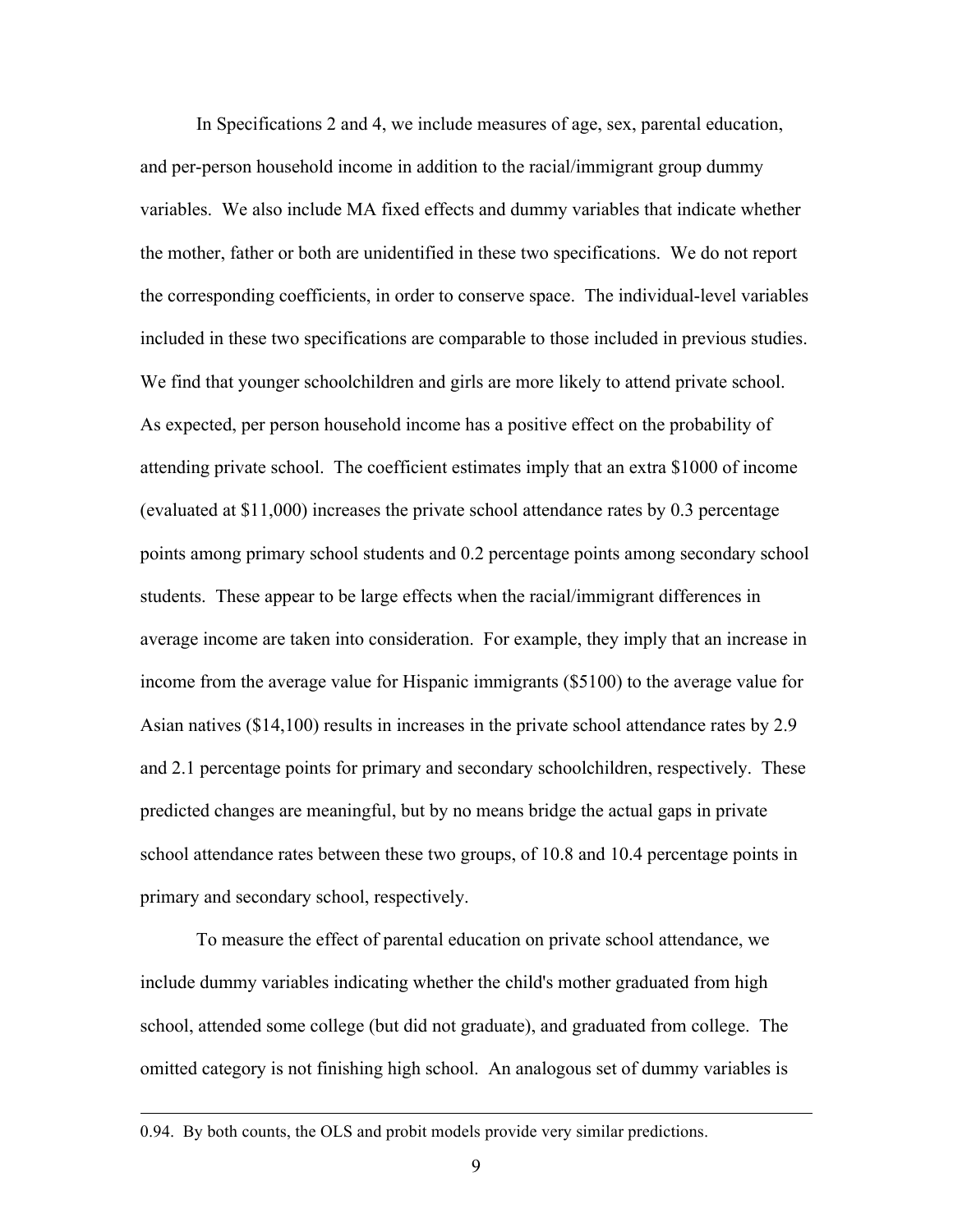included for father's education. The predicted private school probability increases with higher levels of both mother's and father's education. The effects are large: for a given student having two college educated parents relative to two high school graduate parents is predicted to increase the probability of attending private school by 9.25 and 9.63 percentage points for primary and secondary students, respectively. These predicted gains are extremely large given that on average, only 11.62% and 9.71% of students attend private schools at these two levels respectively.

The inclusion of household income, parental education, the other individual-level controls and the MA fixed effects has a notable effect on the racial/immigrant dummy variables. This effect can readily be seen in Figures 5 and 6, which report unadjusted and adjusted private school rates relative to the white native private school rate. <sup>9</sup> The unadjusted private school rates are the racial/immigrant coefficient estimates from Specifications 1 and 3, and the adjusted private school rates are the coefficient estimates from Specifications 2 and 4. For all racial/immigrant groups the adjusted private school rates are smaller in absolute value than the unadjusted private school rates. Furthermore, for many groups the adjusted private school rates are substantially smaller than the unadjusted rates, and for some groups the adjusted rates are very close to zero. Overall, these results indicate that our regression controls account for a substantial portion of the variation in private school attendance across racial/immigrant groups.

The controls do a good job of explaining why Asian natives have higher private school rates than white natives, and why Hispanic natives and immigrants and other natives have lower rates than white natives. In most cases, the adjusted private school

<sup>&</sup>lt;sup>9</sup> We do not show results for 'other immigrants' in this figure or in later decomposition tables because of the small sample size of this group.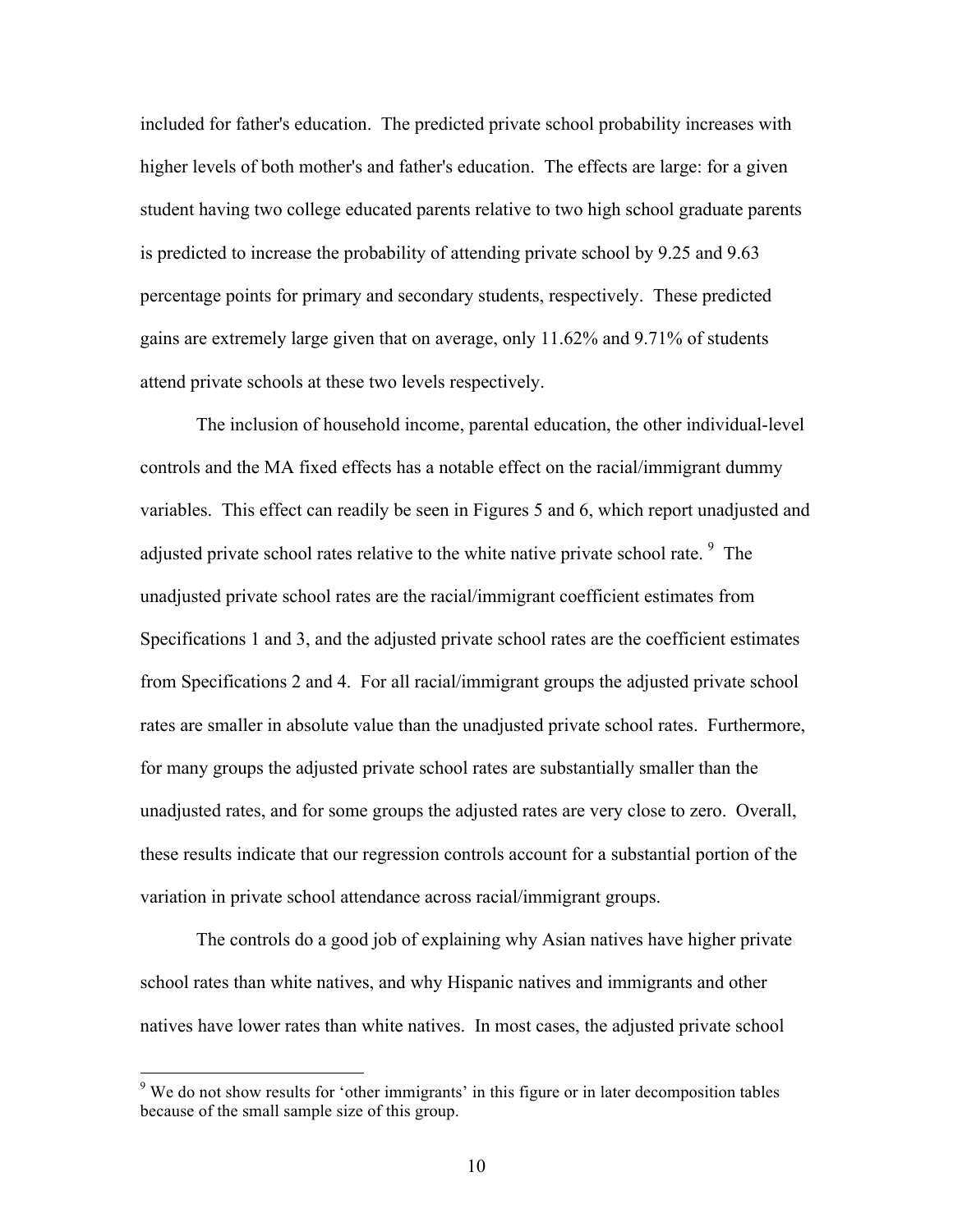rates for these groups are fairly close to zero. The estimates also indicate that differences in the control variables contribute to the high private school rates of white immigrants and the low rates of black natives and Asian immigrants. The adjusted private school rate for black immigrants is much lower than the unadjusted rate for primary school, but is only slightly lower for secondary school.

After controlling for differences in household income, parental education and other variables, we find that the sign of the gap between private school attendance rates of white natives and each of the other racial/immigrant groups is unchanged. Two exceptions are Asian natives, who now have a slightly lower rate than white natives, and Hispanic natives, who have a slightly higher rate. Most of these differences from white natives' private enrollment rates remain significant at the 5% level at least, the exceptions being Asian natives in secondary school, other natives in secondary school and other immigrants in primary school.

Overall, our results at the national level are roughly consistent with those of Buddin, Cordes, and Kirby [3] for California schoolchildren. They do not examine immigrant status, but find that being a U.S. citizen increases the probability of attending private school. They also find that blacks and Hispanics are more likely to attend private school, and Asians/Pacific Islanders are less likely to attend private school than are non-Hispanic whites after controlling for a large number of variables.

#### **5. Decomposing the Ethnic, Racial, and Immigrant Gaps in Private School Rates**

The results presented in Table 2 and Figures 5 and 6 indicate that the large differences in private school rates between ethnic, racial and immigrant groups can be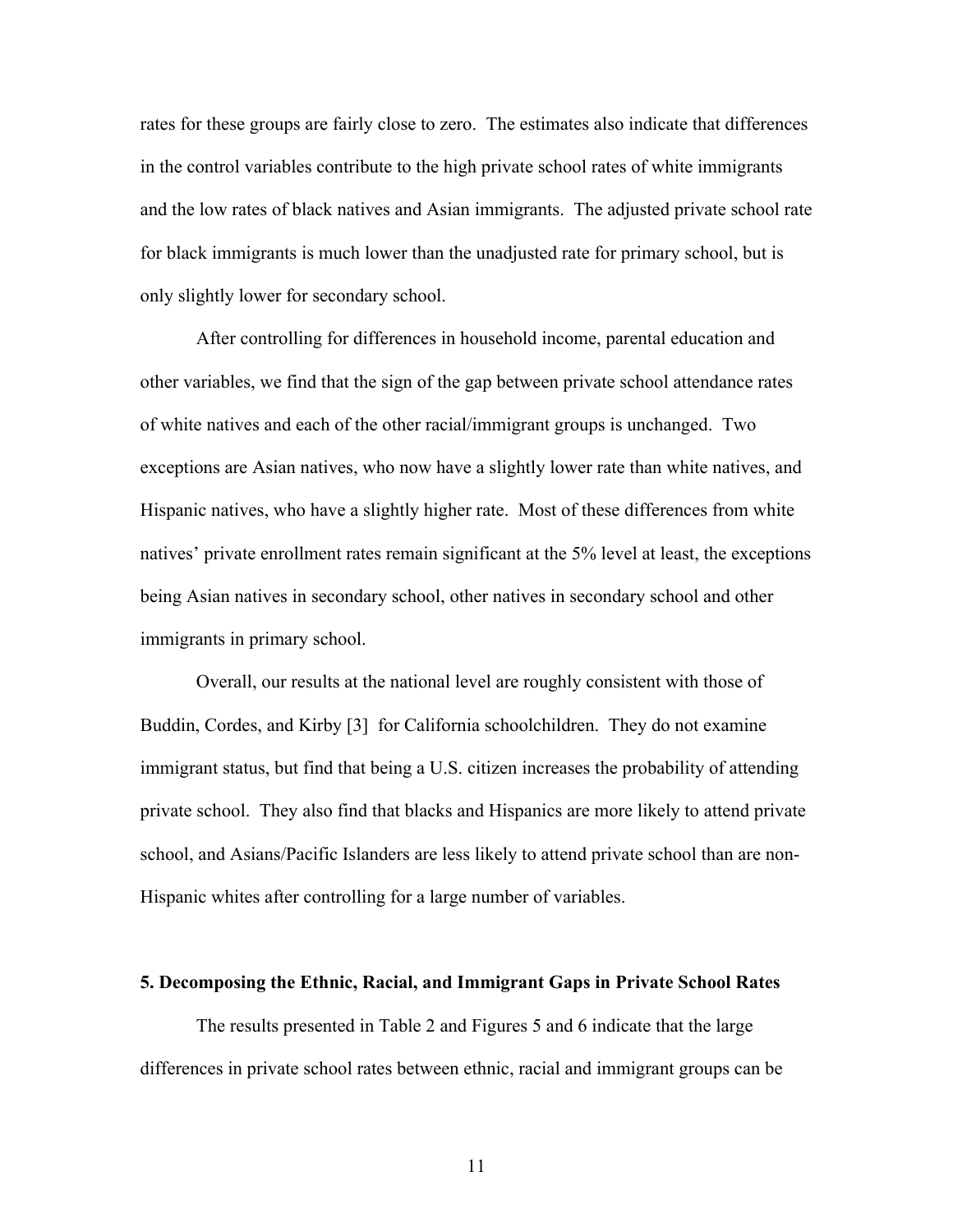explained in large part by differences in parental education, family income, and MA characteristics. The estimates, however, cannot identify the separate contributions from group differences in each of these variables.

To explore these issues further we employ a slight variant of the familiar technique of decomposing inter-group differences in a dependent variable into those due to different observable characteristics across groups and those due to different "prices" of characteristics of groups (see Blinder [4] and Oaxaca [17]). In particular, the difference between the private school rates of group g and j can be expressed as:

$$
(5.1) \quad \bar{Y}^s - \bar{Y}^j = (\bar{X}^s - \bar{X}^j)\hat{\beta}^s + \bar{X}^j(\hat{\beta}^s - \hat{\beta}^j),
$$

where  $\bar{X}^g$  is a row vector of average values for the individual-level characteristics and the MA distribution, and  $\hat{\beta}^s$  is a vector of coefficient estimates for group g. The first term in the decomposition represents the part of the gap that is due to group differences in average values of the independent variables, and the second term represents the part due to differences in the group processes determining private school attendance. We further decompose the first term into the separate contributions from group differences in specific variables, such as income and parental education. The second term or "unexplained" portion relates to variations in the coefficients for specific variables across groups, and includes the race/immigrant dummies. This unexplained portion cannot be similarly decomposed into separate contributions and is typically calculated by subtracting the first term in  $(5.1)$  from the total gap.<sup>10</sup>

 $10$  The interpretation of this term for specific subsets of variables, such as parental education, is problematic because it is sensitive to the choice of the left-out category.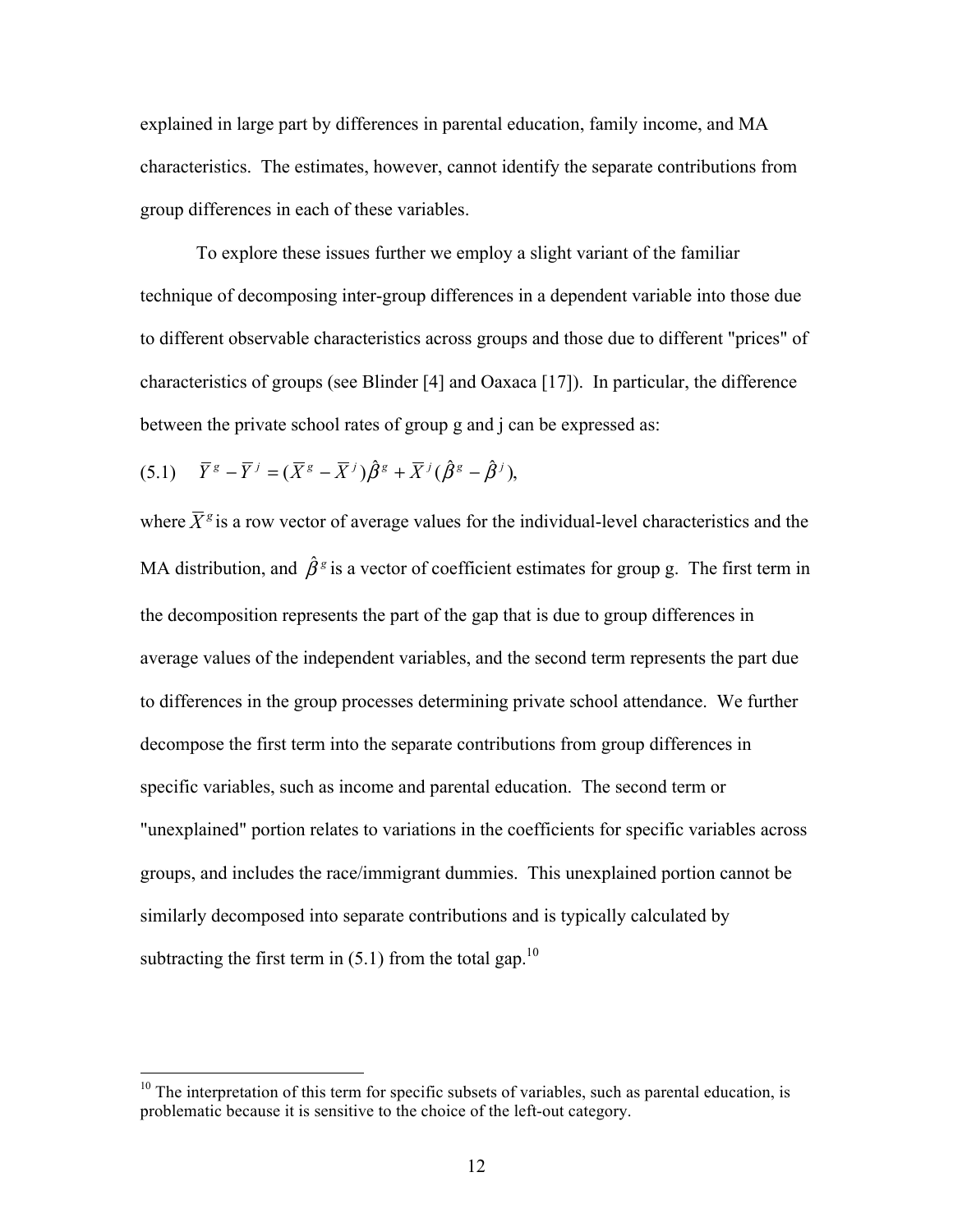An equally valid method of calculating the decomposition is to use the coefficient estimates for group j (i.e.  $\hat{\beta}^j$ ) as weights in estimating the contributions from group differences in the independent variables. This alternative method of calculating the decomposition often provides different estimates, which is the familiar index problem with the Blinder-Oaxaca decomposition technique.

A third alternative, used in Neumark [16] and Oaxaca and Ransom [18], is to weight the first term of the decomposition expression using coefficient estimates from a pooled sample of the two groups. We follow this approach to calculate the decompositions. In particular, we use coefficient estimates from a regression that includes a pooled sample of all racial/immigrant groups (using Specifications 2 and 4 of Table 2). We then denote white natives as the base group and calculate the decomposition for the private school rate gap between native whites and each minority group. Thus, the first term in the decomposition that captures the explained variation in mean attendance rates between attendance group j and the native white (NW) group is

$$
(5.2) \quad (\overline{X}^{NW} - \overline{X}^j)\hat{\beta}^*,
$$

where  $\hat{\beta}^*$  are the pooled coefficients. The unexplained term in the decomposition is calculated by subtracting (5.2) from the total private school rate gap. This technique has two important advantages over the first two decomposition techniques. First, the use of the same coefficient estimates for weighting the explained part of the decomposition allows us to easily compare results across groups. Second, we avoid the problem of using imprecisely estimated coefficients for some of the smaller minority groups. This is especially important for the MA fixed effects as not all of these can be estimated separately by group because of a lack of observations in our group subsamples.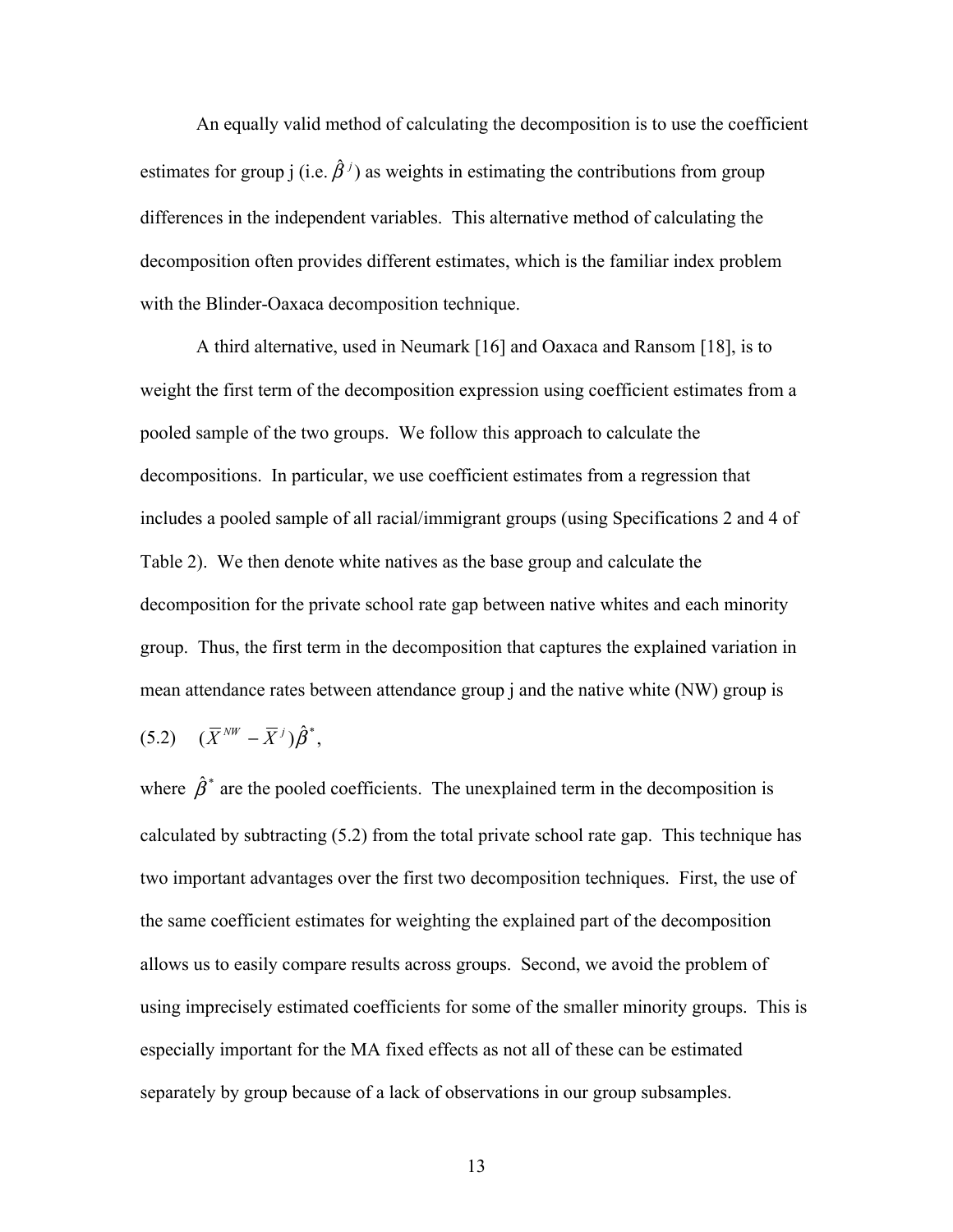In Tables 3 and 4, we report the results from the decomposition of the private school rate gap between white natives and each minority group. We report separate contribution estimates for ethnic, racial and immigrant differences in income, parental education, and the MA fixed effects. We also report the private school rate gap between native whites and each group, and the unexplained part of the gap.

We begin with an analysis of the ability of each factor to explain the overall gap in private attendance probabilities between white natives and all other students, as shown in the top rows of Tables 3 and 4. In both primary and secondary schools, income per capita and parental education account for much of the gap in mean enrollment rates between white natives and other students. Differences in income per capita account for 29.3% and 36.2% of the gap in primary and secondary schools respectively. The corresponding numbers for parental education are 43.7 and 37.2%. In contrast, variations in personal controls (age and gender) account for virtually none of the variations in enrollment rates, essentially because these variables are similar across demographic groups. Variations in the MA fixed effects cannot explain any of the private school enrollment gap, and in fact work in the "wrong" direction. That is, non-white-native students tend to live in cities with higher overall shares of students enrolled in private schools, and in spite of this fact these minorities remain less likely to attend such schools. $11$ 

<sup>&</sup>lt;sup>11</sup> This may in part be due to "native flight" or "white flight" from public schools. See Betts and Fairlie [1] for evidence that a rise in the immigrant share of the school-age population induces flight by native-born schoolchildren to private schools, and see Conlon and Kimenyi [5] , Fairlie and Resch [7] , Figlio and Stone [8] , and Lankford and Wyckoff [11] for examples of studies finding evidence of "white flight" from public schools into private schools when the public schools have large concentrations of blacks or minorities.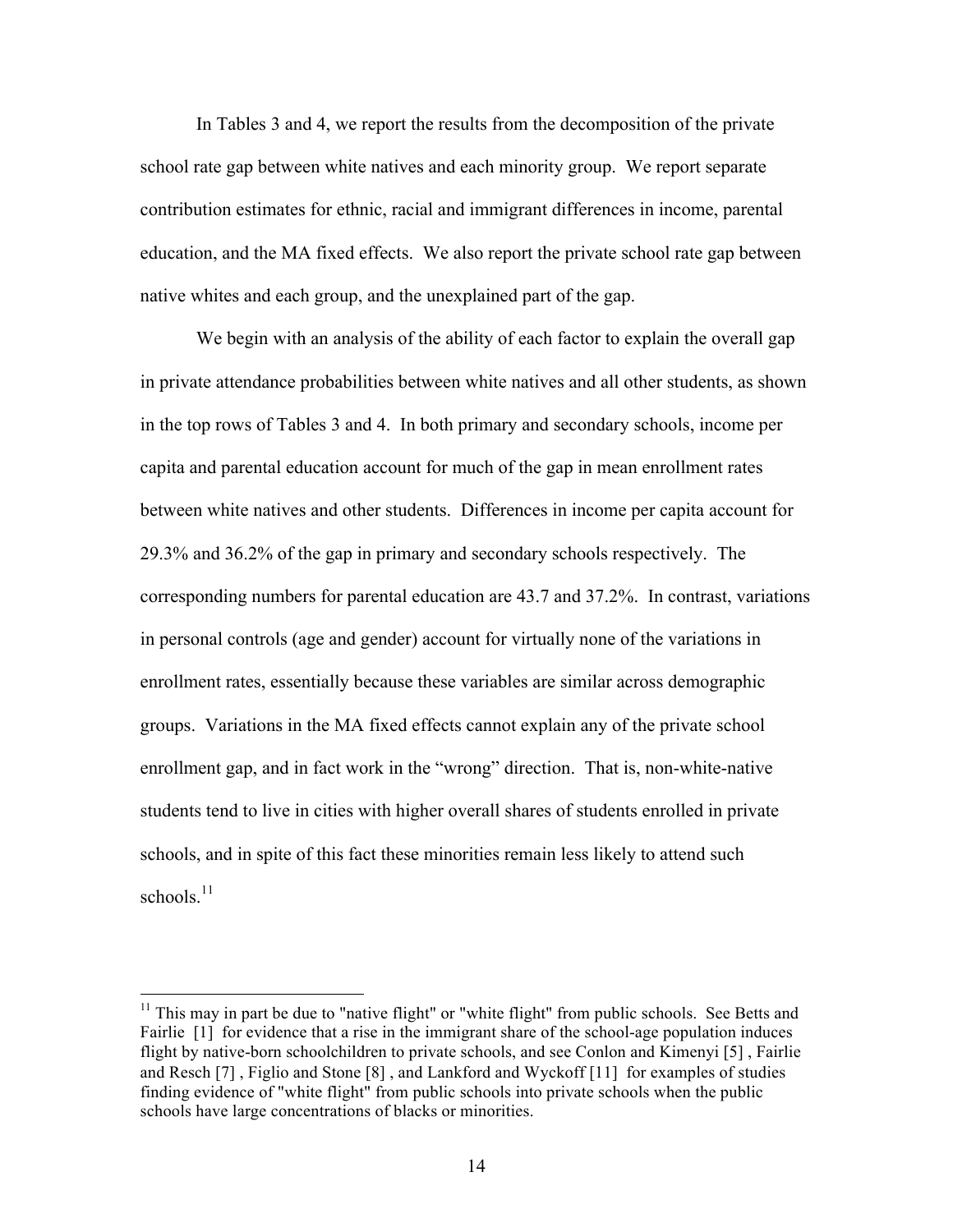The overall picture is clear, with variations in income per capita and, in particular, parental education, explaining large portions of the observed inter-group variations in private school enrollment rates. However, interesting patterns emerge within the immigrant and minority subgroups.

First, as noted above, white immigrants have higher private school rates than white natives. This gap in private school rates, however, remains mostly unexplained by group differences in the included variables. This is true at both the primary and secondary school levels. The only included factor that provides a substantial contribution is the MA differences. Apparently, white immigrants are more likely, on average, to live in MAs with higher private school rates than are white natives.<sup>12</sup> Another interesting finding is that the private school rates for white immigrants would be slightly higher if not for the group's lower average income level relative to that of white natives.

Black native private school rates are substantially lower than white native rates. Approximately, 25 percent of this disparity in private school rates can be explained by lower levels of household income among black native schoolchildren. On average black native per capita household income levels are less than one half white native income levels. Another factor that explains a large portion of the gap is the racial difference in parental education. Lower levels of parental education among black schoolchildren explain 35 and 28 percent of their lower private school rates in primary and secondary school, respectively. Together, racial differences in income and parental education explain more than 50 percent of the gap in private school rates between native whites and

<sup>&</sup>lt;sup>12</sup> As expected based on the relatively small sample sizes for white immigrants this result is not simply due to a concentration of white immigrants in an MA, thereby driving up its private school rate. The estimated contributions from group MA differences using white native coefficients instead of the pooled coefficients are very similar.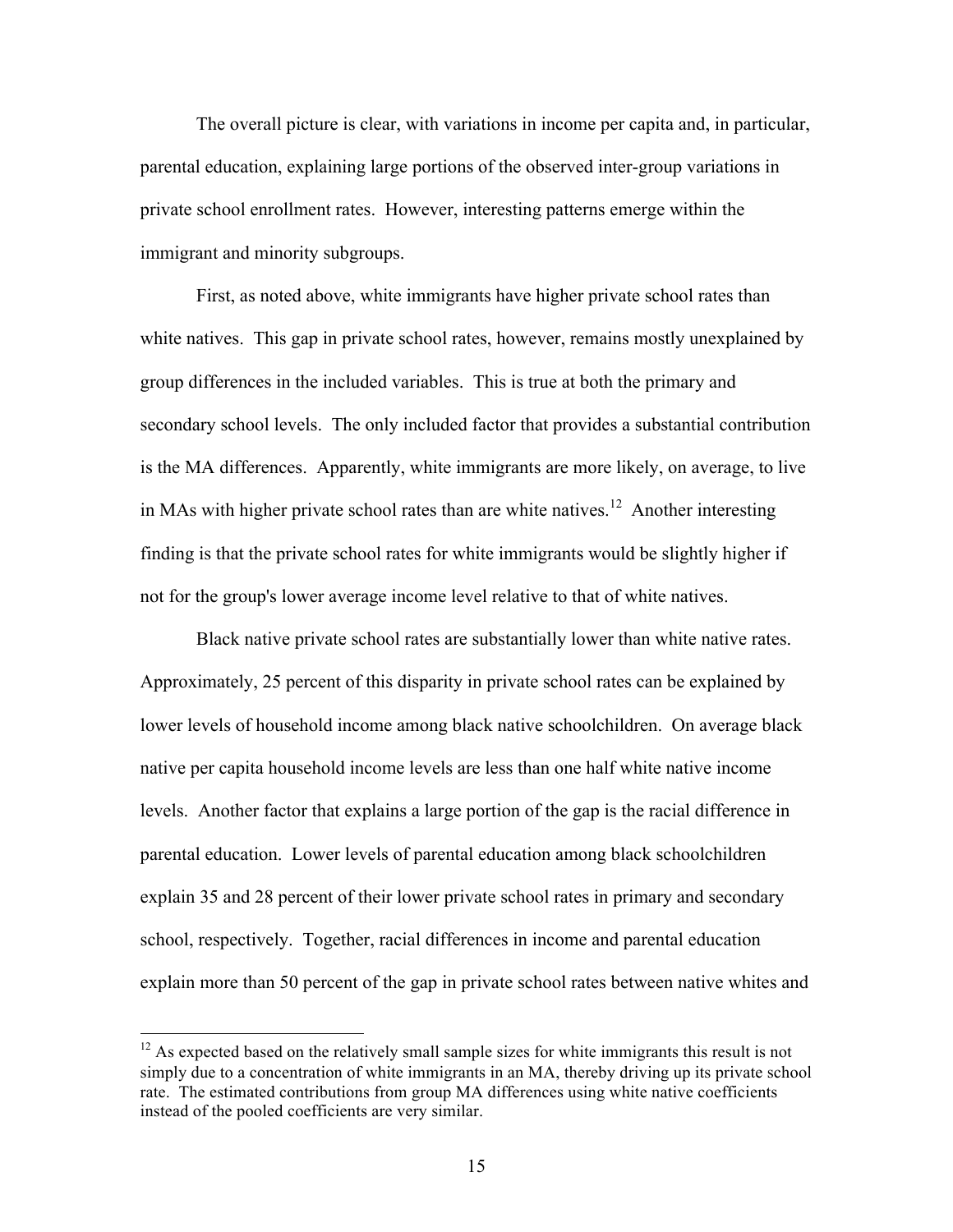native blacks. Working in the opposite direction, however, black natives tend to live in MAs with higher private school rates than white natives. This result contributes to the finding that more than 50 percent of the gap in private school rates between the two groups remains unexplained by racial differences in the included variables.

Black immigrants also have lower private school rates than white natives, although the differences are not as large. For this group, lower income levels explain 46 and 36 percent of the gaps in private school rates at the primary and secondary levels, respectively. Lower levels of parental education explain even larger shares of the private school rate gaps. Therefore, controlling for these two factors eliminates the gap between white natives and black immigrants at the primary school level and explains 75 percent of the gap at the secondary school level. Black immigrants, however, tend to live in MAs with high private school rates, thus resulting in very large total unexplained portions of the gap for this group.

For Hispanic natives, low rates of private school attendance are due to the combination of low levels of income, parental education, and location in MAs with low private school rates. Income differences alone explain 35 and 57 percent of the gap at the primary and secondary levels, respectively. Racial differences in parental education, however, provide the largest contribution to the gap. They explain 63 percent of the primary school gap and 75 percent of the secondary school gap. The contributions from MA differences are much smaller.

As noted above, Hispanic immigrants have the lowest private school rate of all racial/immigrant groups. These low private school rates are primarily due to low levels of income and parental education. Racial differences in these two variables explain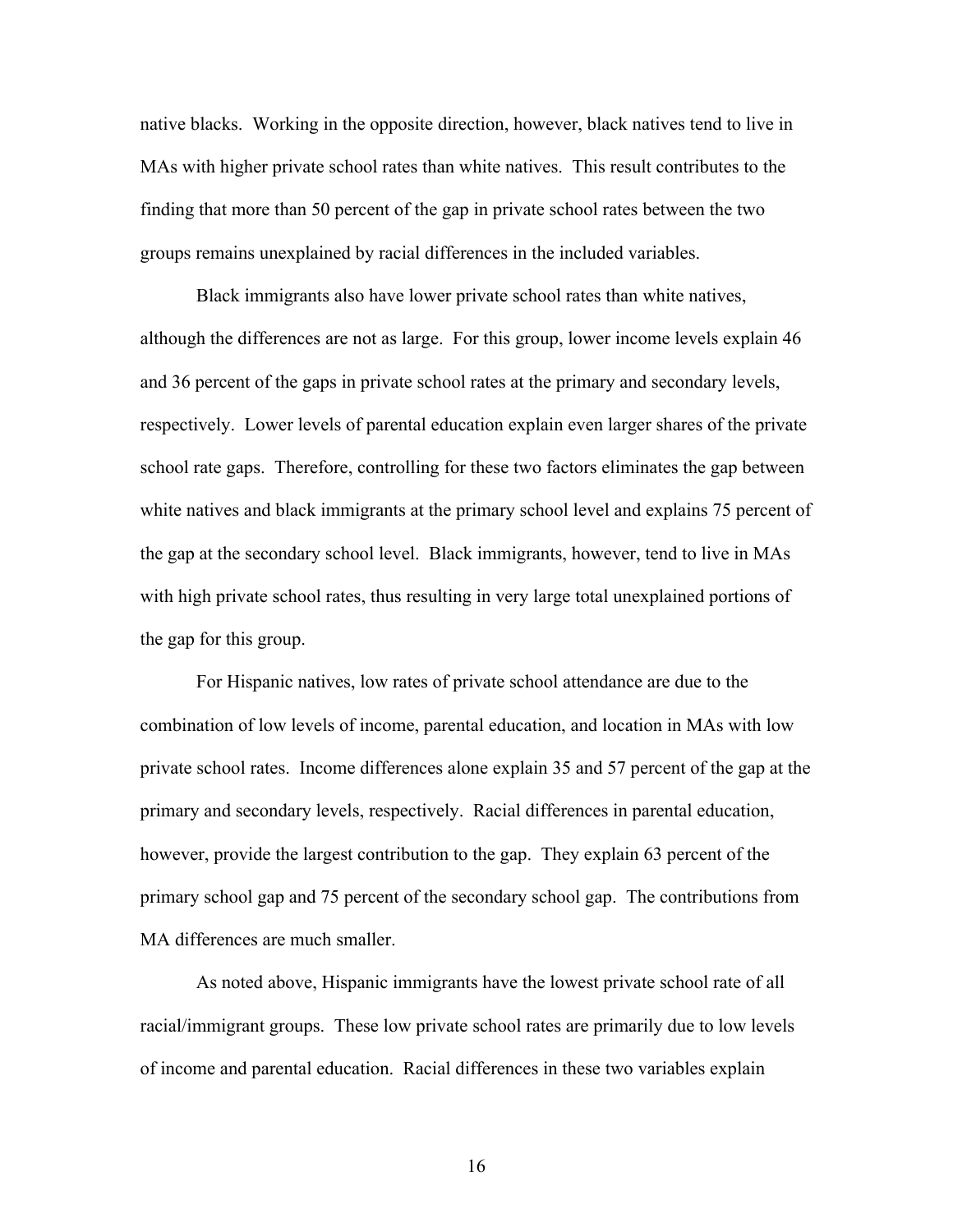approximately 75 percent of the gap in private school rates between white natives and Hispanic immigrants. Again, the gap in parental education between this minority group and white natives is the more important factor.

Asian natives have higher private school rates than white natives. Fifty percent of this gap can be explained by the difference in parental education. Higher levels of income and a higher likelihood of living in high private school rate MAs also contribute to the higher private school rates of Asian natives.

In contrast, Asian immigrants have substantially lower private school rates than white natives. This appears to be partly due to lower levels of income and parental education for this group. However, more than 60 percent of the gap remains unexplained.

Finally, the low private school rate of other natives appears to be due to the combination of lower levels of income and parental education, and the concentration across MAs. These three factors explain 83 percent of the primary school racial gap and 87 percent of the secondary school racial gap.

The decomposition estimates indicate that group differences in income levels account for large percentages of the gaps in private school rates. This finding has not been previously documented and suggests that the high tuition costs of private schools are limiting the opportunities of some racial/immigrant groups to attend these schools. It also implies that vouchers targeted at low-income groups may have the effect of reducing some of the racial/immigrant group differences in private school attendance.

The racial/immigrant gaps in private school rates, however, are not entirely caused by differences in income levels. Differences in parental education are also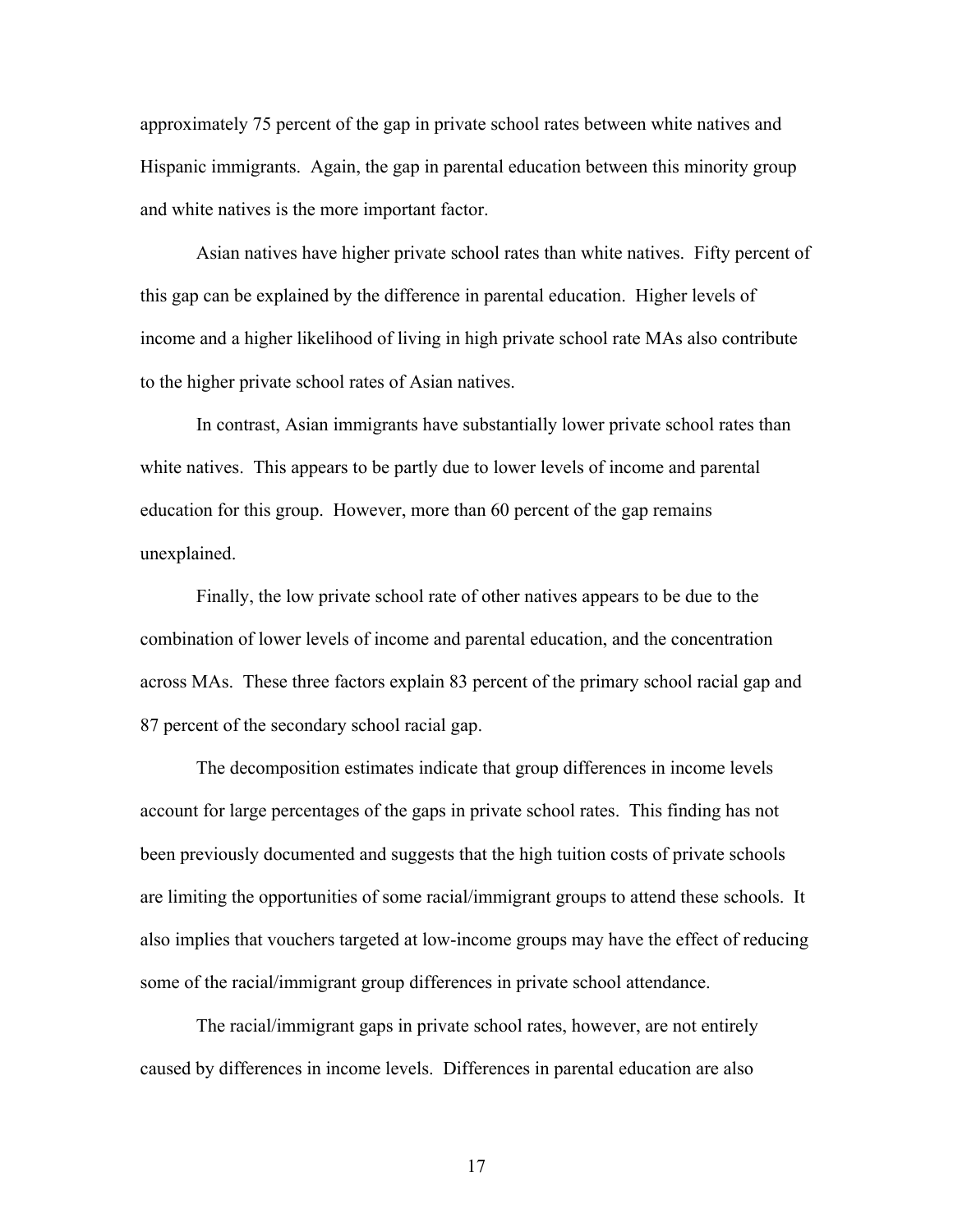important, and in fact provide more explanatory power than do income gaps for the overall gap in private school attendance between white natives and minority groups in primary school, as shown in the top row of Table 3. Table 4 shows that parental education and income both explain about 36-37% of the overall enrollment gap in secondary school. The policy implications of the finding that parental education "matters" are not clear: differences in private school attendance may partly result from differences in parental knowledge, connections, ability or even tastes.

# **6. Does the Explanatory Power of Family Income and Parental Education Vary by Characteristics of MAs?**

Our inclusion of MA fixed effects controls for any unobserved characteristics of metropolitan areas that might affect the decision to enroll in private school. The possibility remains, however, that certain MA traits might alter the impact of family income and parental education on the decision to enroll in private school. The key question is: do family income and parental education matter to varying degrees across different types of MAs in explaining the gap between private school enrollment rates of white natives and others? Two MA characteristics that the previous literature suggests might influence the decision to send one's children to private school are the local crime rate and per pupil expenditures in public schools. Accordingly, we divide our 132 MAs into two groups of 66, consisting of low-crime and high-crime MAs. We also create two groups of MAs with high and low spending per pupil in public schools. We re-estimate models 2 and 4 in Table 2 and the decomposition of the enrollment gap between white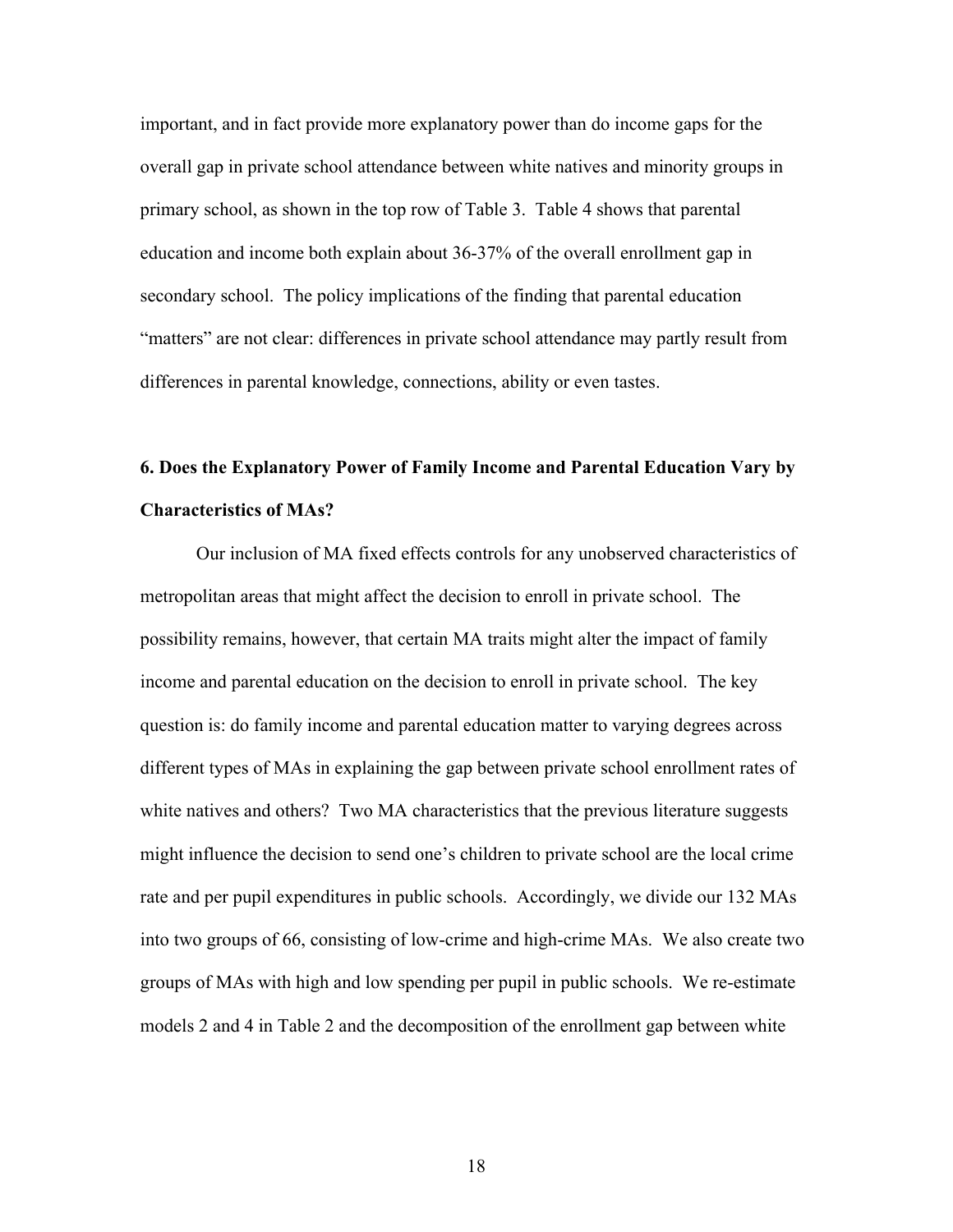natives and all others for these subgroups of MAs. Details on the construction of these two MA traits appear in the appendix.

Table 5 shows the share of white native children enrolled in private school in the four groups of MAs, for both primary and secondary school. White native private enrollment rates at the primary level do not vary much between low- and high-crime MAs, but at the secondary level, the rate is about 0.6 percentage points higher in highcrime MAs. Somewhat surprisingly, white private enrollment rates are higher in MAs with relatively high spending per pupil in public schools. Of course, these differences in enrollment rates reflect many factors, including differences in the average characteristics of the white native families themselves.

Table 6 shows the decomposition results when we run the models on the samples of low-crime and high-crime MAs respectively. In both primary and secondary schools, the gap in the private school enrollment between white natives and all others was higher in high-crime MAs than in low-crime MAs. The decomposition analysis at both school levels suggests that parental education and household income per capita can explain a larger portion of the enrollment gap in high-crime MAs. But the increase in explanatory power is far larger for the income variable. For instance, in primary schools the percentage of the private school enrollment gap that can be explained by income rises from 20.5% in low-crime MAs to 44.2% in high-crime MAs. In secondary schools, the corresponding numbers are 30.1% and 39.3%. It appears that family income becomes a more critical factor in creating a wedge between private enrollment rates of white natives and all others in MAs with higher crime rates.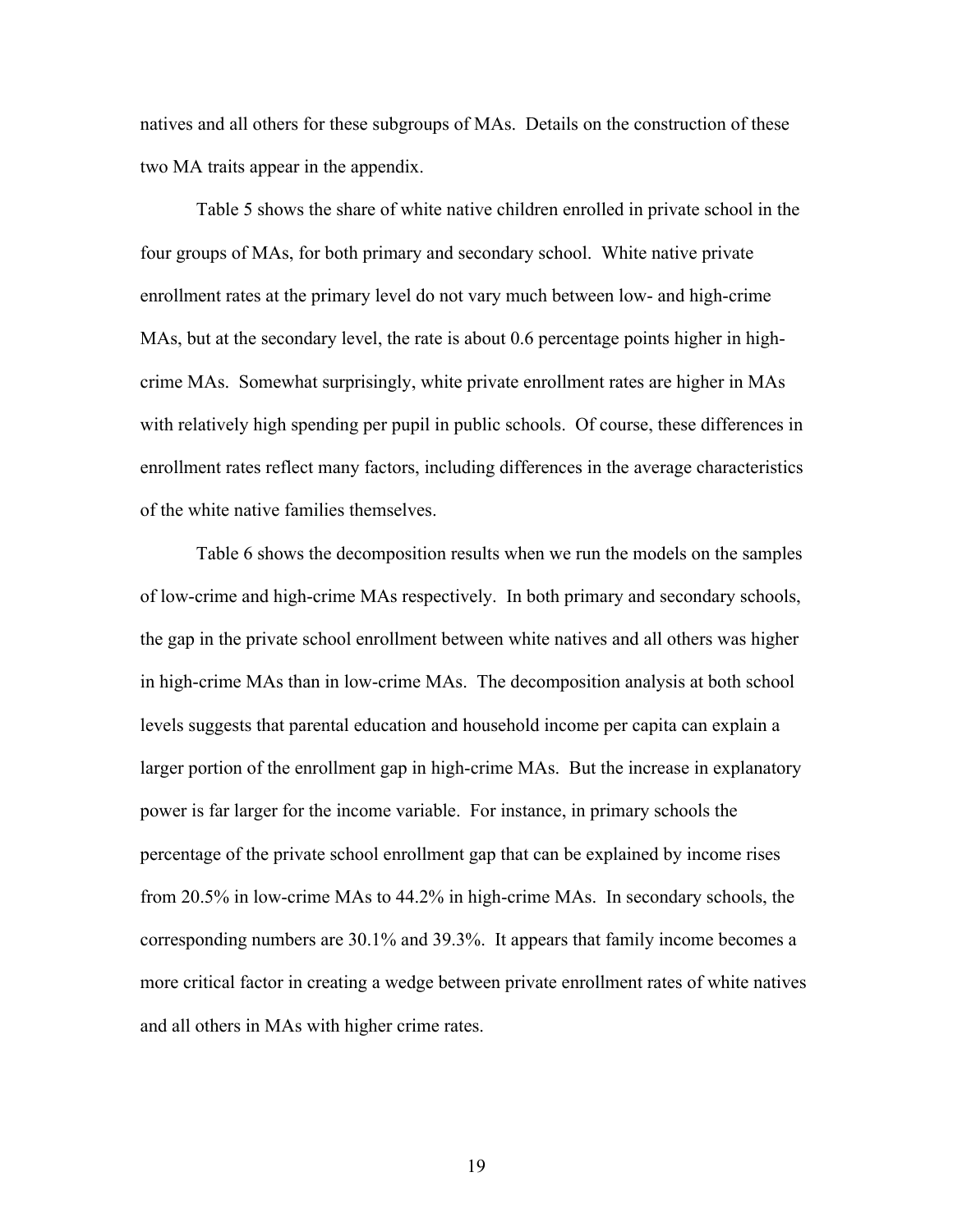Table 7 shows the analogous decomposition analysis when separate enrollment models are estimated for MAs with high and low spending per pupil in public schools. In low-expenditure MAs, the enrollment gap between white natives and all others is slightly higher than in high-expenditure MAs. This pattern may result from a greater financial ability of white natives to respond to low spending in public schools by sending their children to private school. The decomposition analysis certainly points in this direction. Family income can explain considerably more of the enrollment gap in MAs with low public school spending than in MAs with high spending. For instance, in primary school, family income can explain fully 42.1% of the enrollment gap in low-expenditure MAs, compared to just 24.5% of the gap in high-expenditure MAs. Similar but slightly weaker patterns appear in secondary school. The explanatory power of parental education in high- and low-expenditure MAs does not vary as much, and the variations work in opposite directions in primary and secondary schools.

Together, these tables point in the same direction: the impact of family income on the private school enrollment gap between white natives and others varies in important ways across MAs. In MAs where the motivation of parents to send their children to private school might be higher, family income becomes a more important explanatory factor in explaining why white natives are more likely to send their children to private schools than other parents. Specifically, family income became a more important factor in MAs with relatively high crime rates and MAs with relatively low spending per pupil in public schools.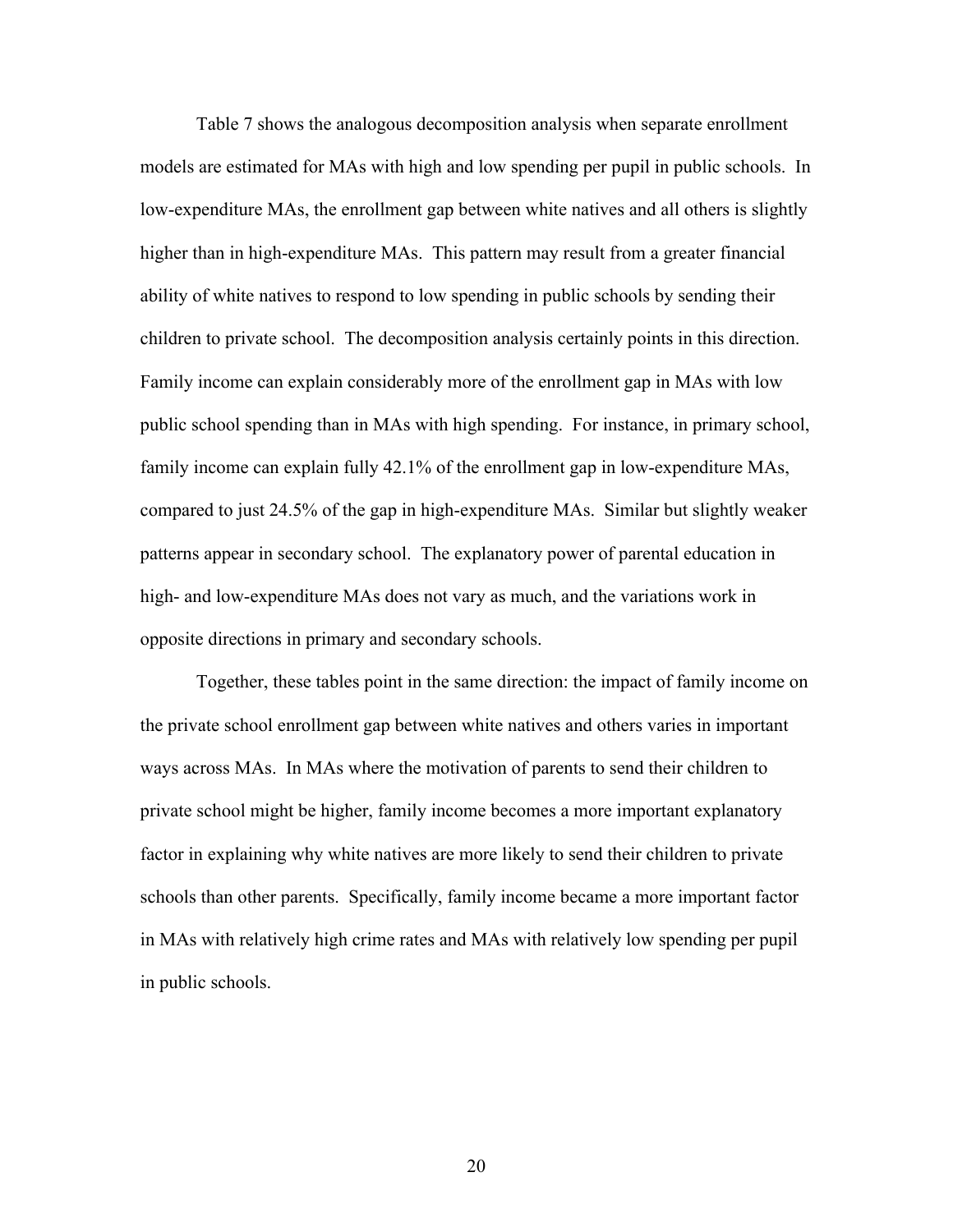#### **7. Conclusion**

The recent literature on private schools suggests that private schools may improve academic outcomes among students, in particular minority students. Given this proposition, it becomes important from the perspective of equal educational opportunity to understand how and why private school attendance varies by demographic groups.

The first question that the paper asked is: "How much do private school attendance rates vary across ethnic, racial and immigrant groups?" We document quite large variations in private school attendance rates between students in different categories of race, ethnicity and immigrant status. For instance, in primary schools in 1990, private school attendance rates vary from just 4.5% among Hispanic immigrants to 17.8% among white immigrants. On average, natives are significantly more likely to attend private primary schools (11.8% vs. only 7.6% among immigrants). Similar gaps in private school attendance rates exist in secondary schools.

Another important question addressed in this paper concerns the underlying causes behind these gaps. Are the causes related to geography or personal traits of the families with school-age children? If personal traits matter, does family income play a significant role, or do other factors, less amenable to direct policy intervention, such as parental education, play a dominant role?

Using a sample of 132 metropolitan areas from the 1990 Census, we estimate fixed effects regressions to control for unobserved traits of each metropolitan area. We find that group differences in parental education and family income per capita together can account for over 70% of the variation in mean private school attendance rates between white natives and all other groups taken together. Parental education appears to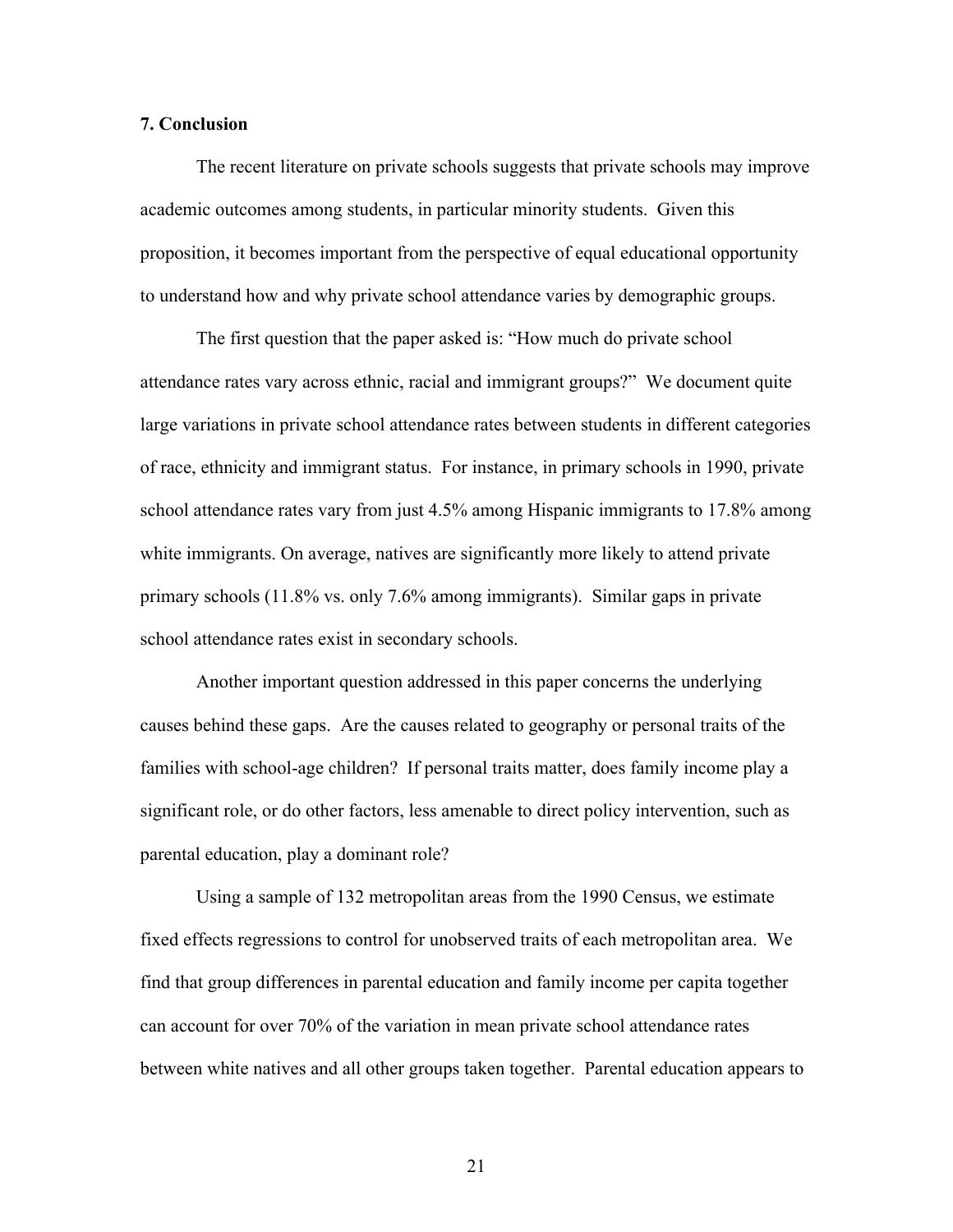be the slightly more important explanatory factor, accounting for 43.7% and 37.2% of this variation for primary and secondary schools respectively. However, group differences in family income per capita are also extremely important, accounting for 29.3% and 36.2% of the variation in primary and secondary schools.

Our main analysis uses fixed effects to control for all unobserved characteristics of MAs such as the crime rate and spending per pupil in public schools. However, it is possible that the explanatory power of family income and parental education could vary by MA. We found that the private school enrollment gap between white natives and all others varied by the type of MA. Family income seems to matter more in explaining the enrollment gap in MAs with high crime rates and low spending per pupil in public schools.

Our conclusion that overall parental education and family income can account for over 70% of the private school enrollment gap is tempered by the limitations of the Census data we use. The Census does not include information on the religious affiliation of families. In the late 1980's, Catholic schools accounted for slightly over half of private school enrollment, with other religious schools accounting for another third. (National Center for Education Statistics, [14]) To some extent, higher rates of private school choice that we have attributed to higher parental education and family income may in reality reflect religious background. This question deserves further research.

Our results hold some relevance for the debate currently raging over school vouchers, although they clearly cannot indicate how big vouchers would need to be to attain any desired rate of private school enrollment. During the 1990's, a number of school voucher programs, perhaps most notably in Cleveland and Milwaukee, have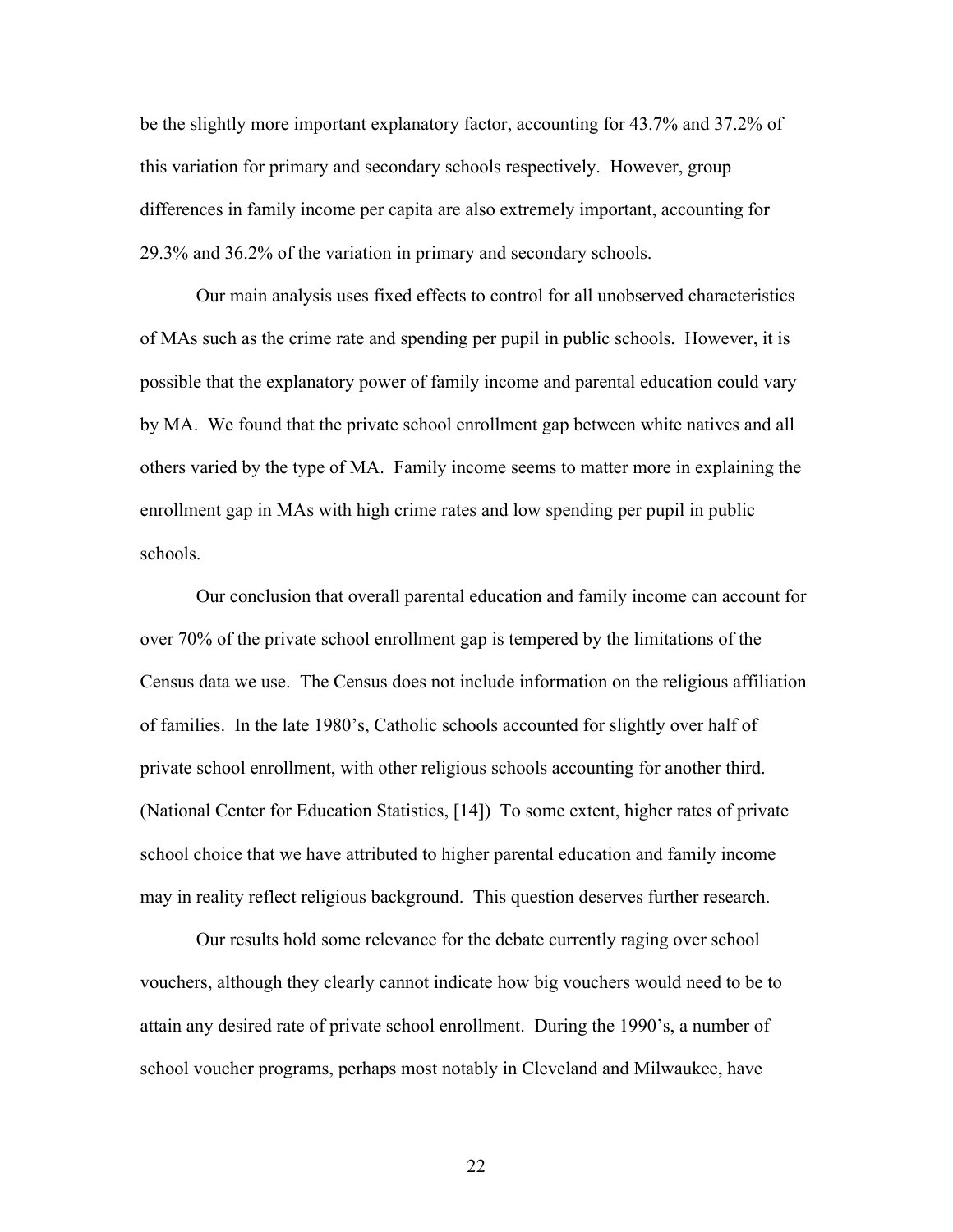enabled disadvantaged students to use public money to attend private schools. Florida implemented the first stage of a statewide program in 1999. A subtext behind these programs seems to be that modest financial vouchers will equalize the ability of students of low and high socioeconomic status to enjoy the benefits of a private education.

Our results confirm that variations in family income can account for substantial portions of the inter-group variations in private school attendance. However, we find it noteworthy that parental education explains as much or more of existing inter-group variation in attendance rates than family income. We infer that a voucher program aimed to equalize the opportunity to attend private schools would have to do more than compensate for income differences between socioeconomic groups, and would in addition have to compensate for variations in parental education. Our research, of course, cannot provide specific estimates of the subsidies required to equalize private school attendance rates among all groups. A tuition voucher will induce both income and substitution effects; our analysis of within-city variations in private school attendance rates identifies only the variation in private school attendance with respect to income, holding constant price. Because vouchers lower the price of attending private school, vouchers that equalize private school shares across groups need not be as large as implied by the enrollment:income relation estimated in this paper.

Our analyses by subsamples of MAs also indicated that income was a relatively more important determinant of the private school enrollment gap between white natives and all others in high-crime MAs and low-public-school-expenditure MAs. This suggests that vouchers aimed at equalizing private school attendance between white natives and minorities might be more needed in these types of metropolitan areas.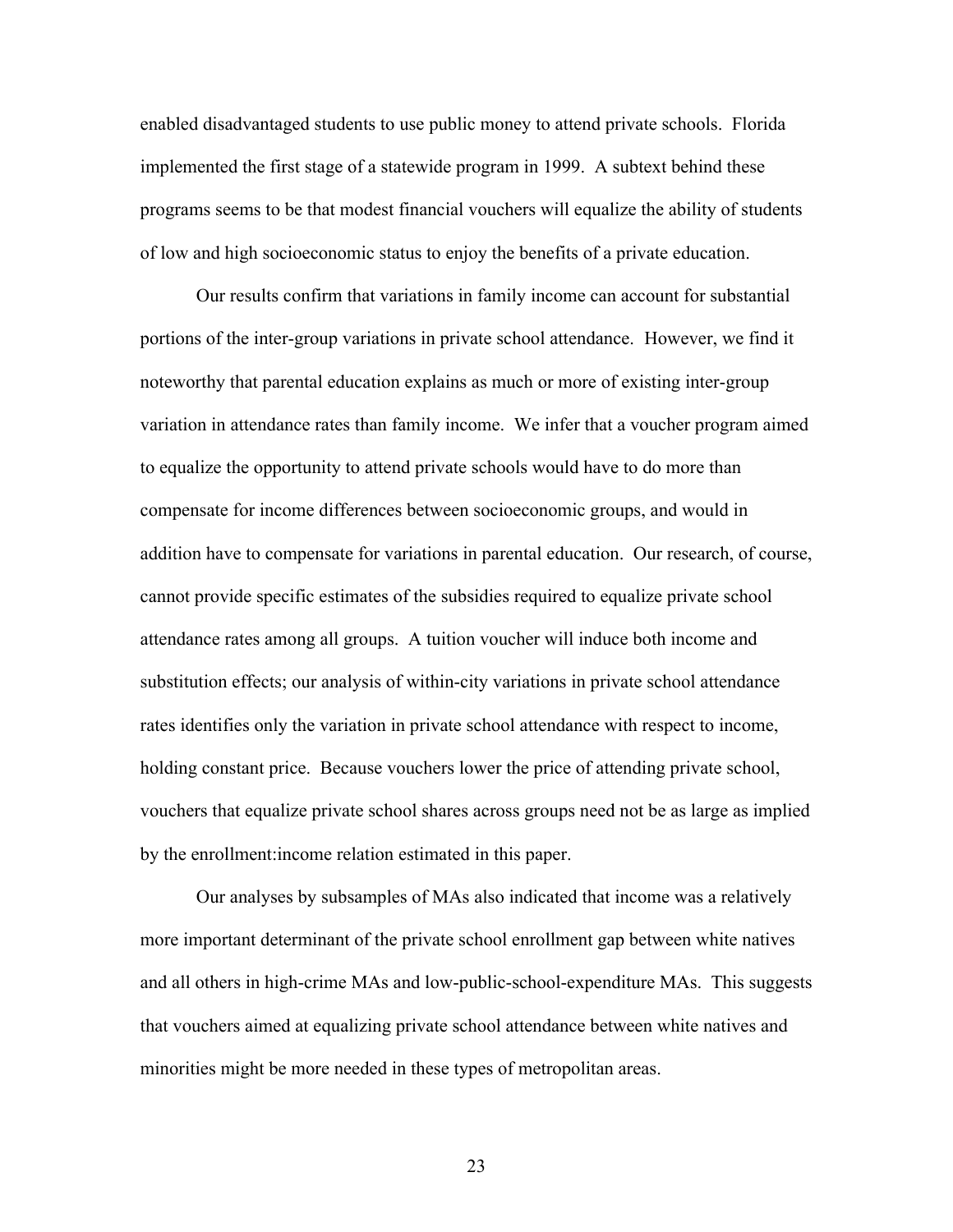More broadly speaking, our results raise questions about the definition of equal opportunity in education. Traditionally, this has meant equalizing resources among public schools, or more radically, re-allocating resources to equalize student achievement among schools. But if it is true that private schools do a relatively good job of teaching minorities and students in urban areas, then the existing racial/immigrant gaps in private school attendance are worrisome. Perhaps the common definitions of equal opportunity in education should expand to incorporate equal access to private schools between immigrants and natives, and among racial groups. Seen in this light, the task of equalizing educational opportunity may prove even more daunting than we might have thought.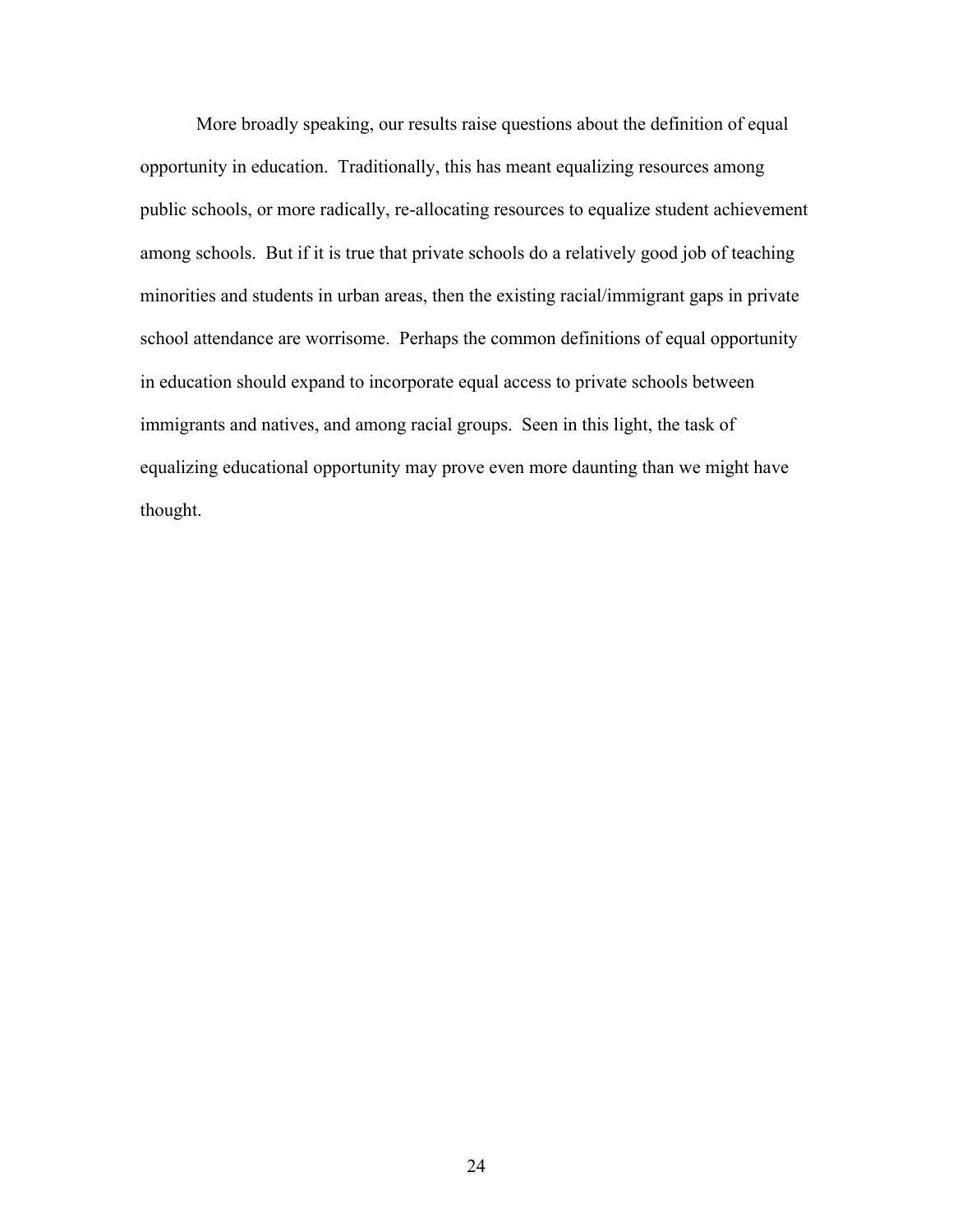|                                                | Table 1 |                                                  |        |        |  |  |  |  |
|------------------------------------------------|---------|--------------------------------------------------|--------|--------|--|--|--|--|
| Private School Rates by Racial/Immigrant Group |         |                                                  |        |        |  |  |  |  |
|                                                |         | 1990 Census - 132 MA Sample                      |        |        |  |  |  |  |
|                                                |         | <b>Secondary School</b><br><b>Primary School</b> |        |        |  |  |  |  |
|                                                | Rate    | N                                                | Rate   | N      |  |  |  |  |
| Total                                          | 11.62%  | 922237                                           | 9.71%  | 337964 |  |  |  |  |
| <b>All Natives</b>                             | 11.83%  | 876980                                           | 10.03% | 309792 |  |  |  |  |
| All Immigrants                                 | 7.57%   | 45257                                            | 6.17%  | 28172  |  |  |  |  |
| <b>White Natives</b>                           | 13.78%  | 603507                                           | 11.49% | 218014 |  |  |  |  |
| White Immigrants                               | 17.76%  | 6269                                             | 13.84% | 3608   |  |  |  |  |
| <b>Black Natives</b>                           | 6.34%   | 134091                                           | 5.05%  | 48974  |  |  |  |  |
| <b>Black Immigrants</b>                        | 9.39%   | 3479                                             | 5.79%  | 2175   |  |  |  |  |
| <b>Hispanic Natives</b>                        | 8.52%   | 109025                                           | 8.36%  | 33885  |  |  |  |  |
| Hispanic Immigrants                            | 4.53%   | 21426                                            | 4.20%  | 12797  |  |  |  |  |
| <b>Asian Natives</b>                           | 15.33%  | 23461                                            | 14.60% | 6647   |  |  |  |  |
| Asian Immigrants                               | 6.93%   | 13853                                            | 6.02%  | 9432   |  |  |  |  |
| <b>Other Natives</b>                           | 7.94%   | 6896                                             | 6.39%  | 2272   |  |  |  |  |
| Other Immigrants                               | 7.78%   | 230                                              | 1.88%  | 160    |  |  |  |  |

Notes: (1) The sample consists of children (ages 5 to 20) who are currently enrolled in school and who are not living in group quarters. (2) The private school rate is the fraction of schoolchildren enrolled in school that is enrolled in private school.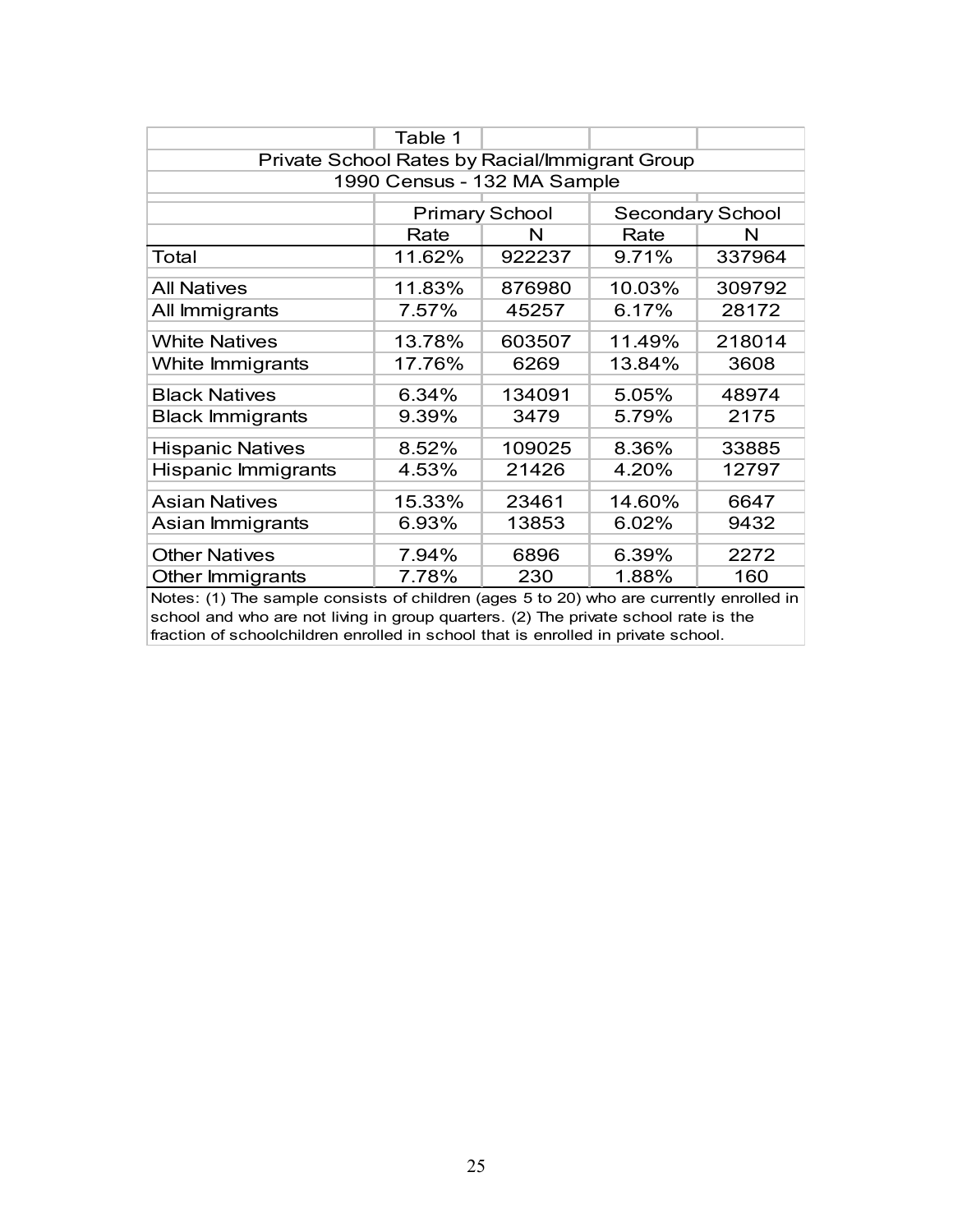|                                 | Specification |                       |                         |           |  |  |  |
|---------------------------------|---------------|-----------------------|-------------------------|-----------|--|--|--|
|                                 |               | <b>Primary School</b> | <b>Secondary School</b> |           |  |  |  |
| <b>Explanatory Variables</b>    | (1)           | (2)                   | (3)                     | (4)       |  |  |  |
| White Immigrants                | 0.0467        | 0.0372                | 0.0284                  | 0.0188    |  |  |  |
|                                 | (0.0040)      | (0.0039)              | (0.0049)                | (0.0048)  |  |  |  |
| <b>Black Natives</b>            | $-0.0722$     | $-0.0422$             | $-0.0622$               | $-0.0406$ |  |  |  |
|                                 | (0.0009)      | (0.0010)              | (0.0015)                | (0.0016)  |  |  |  |
| <b>Black Immigrants</b>         | $-0.0400$     | $-0.0215$             | $-0.0522$               | $-0.0515$ |  |  |  |
|                                 | (0.0053)      | (0.0053)              | (0.0063)                | (0.0062)  |  |  |  |
| <b>Hispanic Natives</b>         | $-0.0495$     | 0.0047                | $-0.0297$               | 0.0175    |  |  |  |
|                                 | (0.0010)      | (0.0012)              | (0.0017)                | (0.0019)  |  |  |  |
| Hispanic Immigrants             | $-0.0880$     | $-0.0220$             | $-0.0694$               | $-0.0137$ |  |  |  |
|                                 | (0.0022)      | (0.0023)              | (0.0026)                | (0.0029)  |  |  |  |
| <b>Asian Natives</b>            | 0.0208        | $-0.0056$             | 0.0359                  | $-0.0029$ |  |  |  |
|                                 | (0.0021)      | (0.0021)              | (0.0036)                | (0.0037)  |  |  |  |
| Asian Immigrants                | $-0.0647$     | $-0.0421$             | $-0.0510$               | $-0.0314$ |  |  |  |
|                                 | (0.0027)      | (0.0027)              | (0.0031)                | (0.0031)  |  |  |  |
| <b>Other Natives</b>            | $-0.0586$     | $-0.0099$             | $-0.0485$               | $-0.0065$ |  |  |  |
|                                 | (0.0038)      | (0.0037)              | (0.0061)                | (0.0060)  |  |  |  |
| Other Immigrants                | $-0.0665$     | $-0.0314$             | $-0.0914$               | $-0.0661$ |  |  |  |
|                                 | (0.0207)      | (0.0202)              | (0.0230)                | (0.0224)  |  |  |  |
| Age                             |               | $-0.0034$             |                         | $-0.0033$ |  |  |  |
|                                 |               | (0.0001)              |                         | (0.0004)  |  |  |  |
| Female                          |               | 0.0060                |                         | 0.0054    |  |  |  |
|                                 |               | (0.0006)              |                         | (0.0010)  |  |  |  |
| Per Person Household            |               | 0.0032                |                         | 0.0023    |  |  |  |
| Income (000s)                   |               | (0.0001)              |                         | (0.0001)  |  |  |  |
| Per Person Household            |               | 0.0001                |                         | 0.0005    |  |  |  |
| Income Squared / 100            |               | (0.0001)              |                         | (0.0001)  |  |  |  |
| Mother: High School Graduate    |               | 0.0224                |                         | 0.0121    |  |  |  |
|                                 |               | (0.0010)              |                         | (0.0016)  |  |  |  |
| Mother: Some College            |               | 0.0458                |                         | 0.0273    |  |  |  |
|                                 |               | (0.0011)              |                         | (0.0017)  |  |  |  |
| Mother: College Graduate        |               | 0.0702                |                         | 0.0574    |  |  |  |
|                                 |               | (0.0013)              |                         | (0.0020)  |  |  |  |
| Father: High School Graduate    |               | 0.0026                |                         | $-0.0002$ |  |  |  |
|                                 |               | (0.0012)              |                         | (0.0018)  |  |  |  |
| Father: Some College            |               | 0.0222                |                         | 0.0146    |  |  |  |
|                                 |               | (0.0012)              |                         | (0.0019)  |  |  |  |
| <b>Father: College Graduate</b> |               | 0.0473                |                         | 0.0508    |  |  |  |
|                                 |               | (0.0014)              |                         | (0.0020)  |  |  |  |
| Mean of Dependent Variable      | 0.1126        | 0.1126                | 0.0944                  | 0.0944    |  |  |  |
| Sample Size                     | 922237        | 922237                | 337964                  | 337964    |  |  |  |
| R-squared                       | 0.01          | 0.06                  | 0.01                    | 0.06      |  |  |  |

### Table 2 Linear Probability Models for Probability of Attending Private School 1990 Census - 132 MA Sample

Notes: (1) The sample consists of children (ages 5 to 20) who are currently enrolled in school and who are not living in group quarters. (2) Standard errors are reported in parentheses. (3) In addition to the reported variables, both equations include 132 metropolitan area fixed effects and dummies for whether the mother, father, or both are unidentified.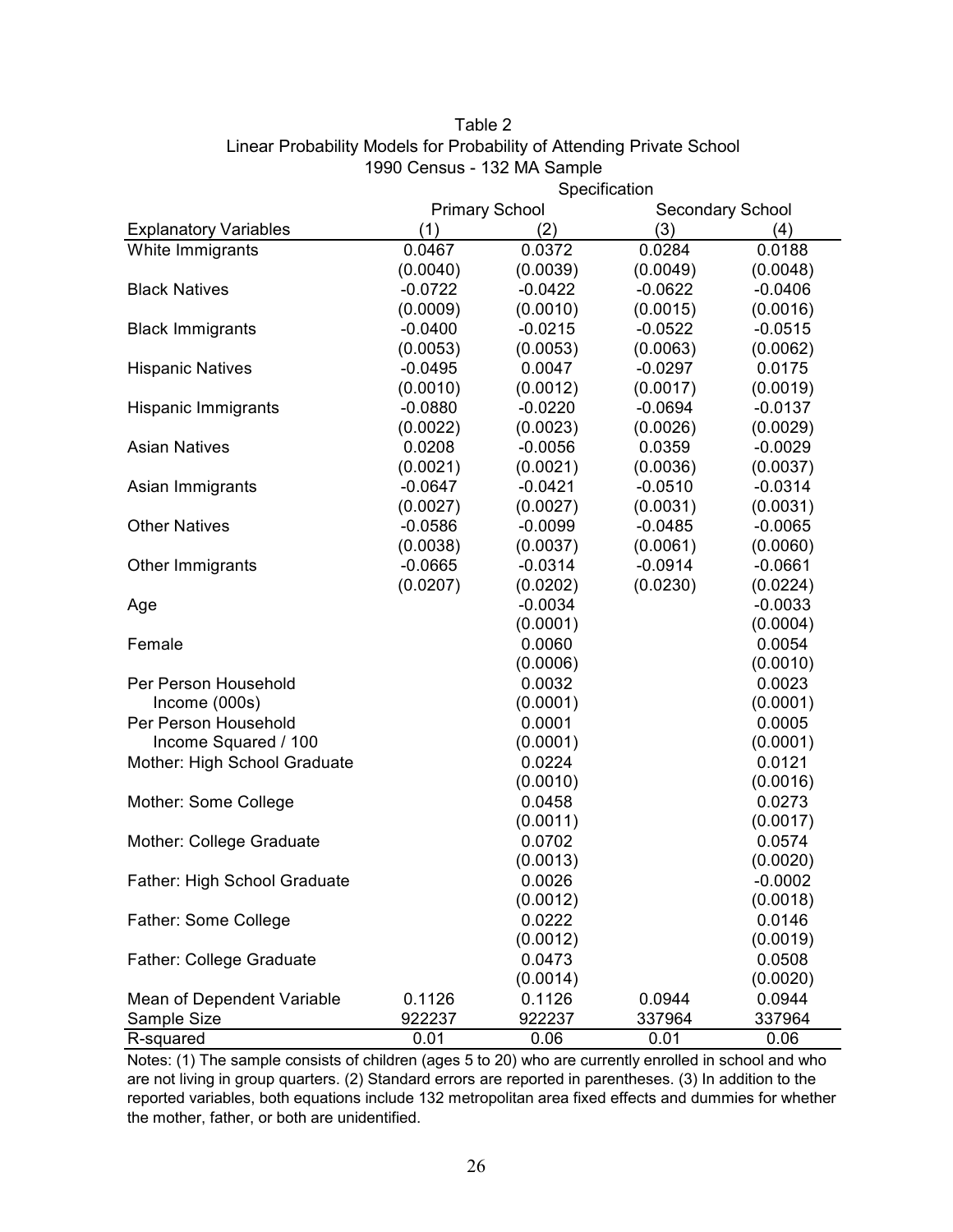| Table 3                                                                           |                           |                                               |            |            |                                                                                   |            |                                                                                             |  |  |
|-----------------------------------------------------------------------------------|---------------------------|-----------------------------------------------|------------|------------|-----------------------------------------------------------------------------------|------------|---------------------------------------------------------------------------------------------|--|--|
| Decomposition of Racial/Immigrant Differences in Private School Rates             |                           |                                               |            |            |                                                                                   |            |                                                                                             |  |  |
| <b>Primary School</b>                                                             |                           |                                               |            |            |                                                                                   |            |                                                                                             |  |  |
|                                                                                   |                           |                                               |            |            | Contributions from Group Differences in:                                          |            |                                                                                             |  |  |
| Group                                                                             | Private<br>School<br>Rate | Gap<br>Relative<br>to White<br><b>Natives</b> | Controls   | Income     | Parental<br>Education                                                             | <b>MAs</b> | Unexplained                                                                                 |  |  |
| All Except                                                                        | 0.07636                   | 0.05533                                       | $-0.0007$  | 0.01622    | 0.02419                                                                           | $-0.0040$  | 0.01961                                                                                     |  |  |
| White                                                                             |                           |                                               | $-1.3%$    | 29.3%      | 43.7%                                                                             | $-7.2%$    | 35.5%                                                                                       |  |  |
| <b>Natives</b>                                                                    |                           |                                               |            |            |                                                                                   |            |                                                                                             |  |  |
| White                                                                             | 0.17834                   | $-0.04665$                                    | 0.00107    | 0.00246    | $-0.00143$                                                                        | $-0.01156$ | $-0.03719$                                                                                  |  |  |
| <b>Immigrants</b>                                                                 |                           |                                               | $-2.3%$    | $-5.3%$    | 3.1%                                                                              | 24.8%      | 79.7%                                                                                       |  |  |
|                                                                                   |                           |                                               |            |            |                                                                                   |            |                                                                                             |  |  |
| <b>Black</b>                                                                      | 0.05951                   | 0.07218                                       | $-0.00070$ | 0.01835    | 0.02523                                                                           | $-0.01291$ | 0.04220                                                                                     |  |  |
| <b>Natives</b>                                                                    |                           |                                               | $-1.0%$    | 25.4%      | 35.0%                                                                             | $-17.9%$   | 58.5%                                                                                       |  |  |
| <b>Black</b>                                                                      | 0.09169                   | 0.03999                                       | 0.00110    | 0.01853    | 0.02772                                                                           | $-0.02886$ | 0.02150                                                                                     |  |  |
| Immigrants                                                                        |                           |                                               | 2.7%       | 46.3%      | 69.3%                                                                             | $-72.2%$   | 53.8%                                                                                       |  |  |
| Hispanic                                                                          | 0.08218                   | 0.04950                                       | $-0.00123$ | 0.01748    | 0.03099                                                                           | 0.00693    | $-0.00467$                                                                                  |  |  |
| <b>Natives</b>                                                                    |                           |                                               | $-2.5%$    | 35.3%      | 62.6%                                                                             | 14.0%      | $-9.4%$                                                                                     |  |  |
| Hispanic                                                                          | 0.04369                   | 0.08800                                       | 0.00103    | 0.02429    | 0.04020                                                                           | 0.00048    | 0.02199                                                                                     |  |  |
| Immigrants                                                                        |                           |                                               | 1.2%       | 27.6%      | 45.7%                                                                             | 0.5%       | 25.0%                                                                                       |  |  |
| Asian                                                                             | 0.15251                   | $-0.02082$                                    | $-0.00214$ | $-0.00408$ | $-0.01156$                                                                        | $-0.00862$ | 0.00558                                                                                     |  |  |
| <b>Natives</b>                                                                    |                           |                                               | 10.3%      | 19.6%      | 55.5%                                                                             | 41.4%      | $-26.8%$                                                                                    |  |  |
| Asian                                                                             | 0.06699                   | 0.06470                                       | 0.00183    | 0.01367    | 0.00948                                                                           | $-0.00238$ | 0.04210                                                                                     |  |  |
| Immigrants                                                                        |                           |                                               | 2.8%       | 21.1%      | 14.7%                                                                             | $-3.7%$    | 65.1%                                                                                       |  |  |
| Other                                                                             | 0.07309                   | 0.05860                                       | $-0.00046$ | 0.01513    | 0.01931                                                                           | 0.01470    | 0.00992                                                                                     |  |  |
| <b>Natives</b>                                                                    |                           |                                               | $-0.8%$    | 25.8%      | 33.0%                                                                             | 25.1%      | 16.9%                                                                                       |  |  |
|                                                                                   |                           |                                               |            |            |                                                                                   |            |                                                                                             |  |  |
|                                                                                   |                           |                                               |            |            |                                                                                   |            |                                                                                             |  |  |
|                                                                                   |                           |                                               |            |            | Notes: (1) The sample and coefficient estimates are the same as those reported in |            |                                                                                             |  |  |
|                                                                                   |                           |                                               |            |            |                                                                                   |            | Specification 2 of Table 2. (2) See text for more details on calculation of decompositions. |  |  |
| (3) The controls include age and sex. (4) The percentages refer to the percentage |                           |                                               |            |            |                                                                                   |            |                                                                                             |  |  |

of the gap that is explained by the given factor.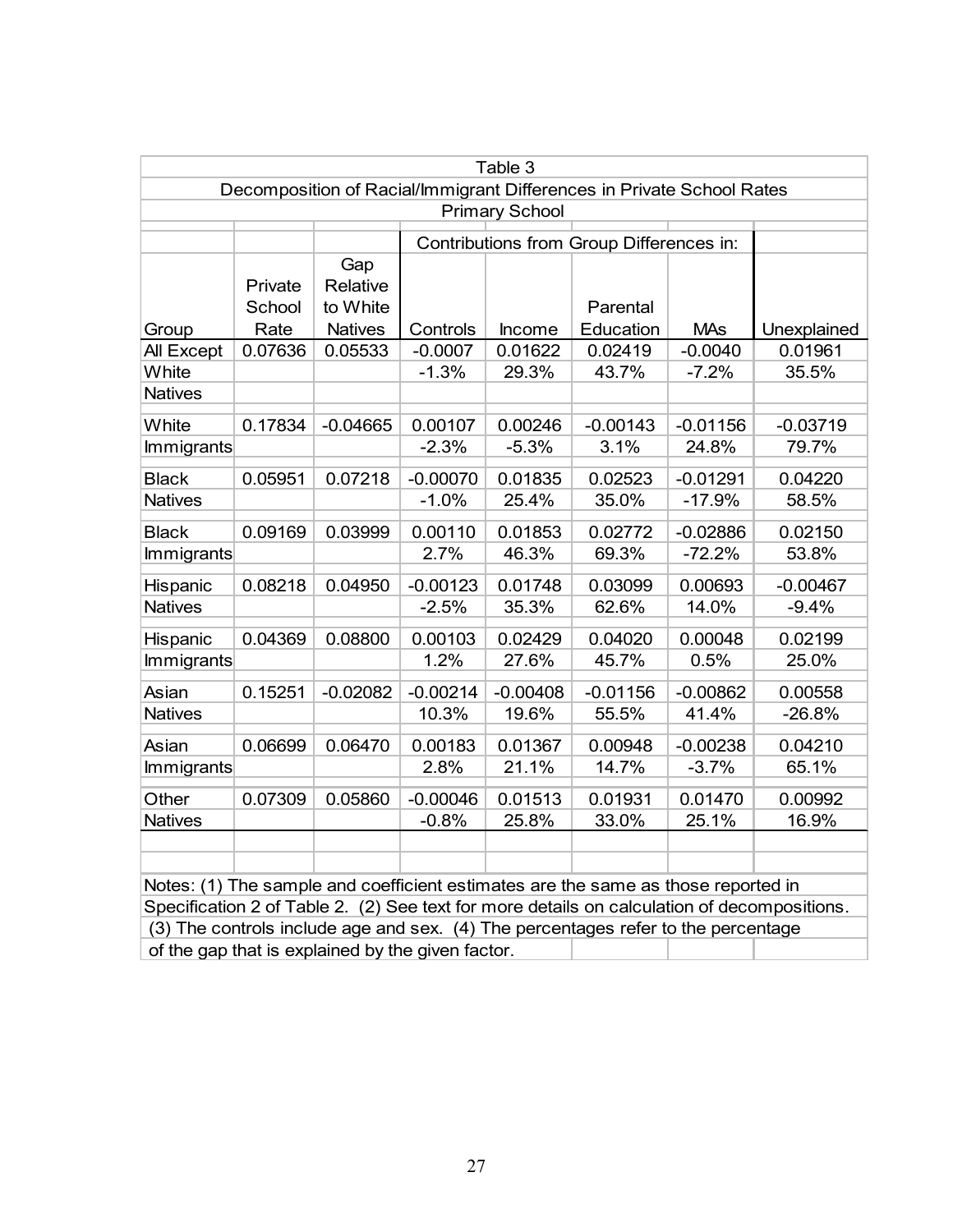| Table 4                                                               |         |                |            |            |                                          |            |             |  |  |
|-----------------------------------------------------------------------|---------|----------------|------------|------------|------------------------------------------|------------|-------------|--|--|
| Decomposition of Racial/Immigrant Differences in Private School Rates |         |                |            |            |                                          |            |             |  |  |
| <b>Secondary School</b>                                               |         |                |            |            |                                          |            |             |  |  |
|                                                                       |         |                |            |            | Contributions from Group Differences in: |            |             |  |  |
|                                                                       |         | Gap            |            |            |                                          |            |             |  |  |
|                                                                       | Private | Relative       |            |            |                                          |            |             |  |  |
|                                                                       | School  | to White       |            |            | Parental                                 |            |             |  |  |
| Group                                                                 | Rate    | <b>Natives</b> | Controls   | Income     | Education                                | <b>MAs</b> | Unexplained |  |  |
| All Except                                                            | 0.06582 | 0.0433         | 0.00003    | 0.01605    | 0.01650                                  | $-0.00457$ | 0.01631     |  |  |
| White                                                                 |         |                | 0.1%       | 36.2%      | 37.2%                                    | $-10.3%$   | 36.8%       |  |  |
| <b>Natives</b>                                                        |         |                |            |            |                                          |            |             |  |  |
| White                                                                 | 0.13858 | $-0.02843$     | 0.00001    | 0.00312    | 0.00033                                  | $-0.01305$ | $-0.01883$  |  |  |
| <b>Immigrants</b>                                                     |         |                | 0.0%       | $-11.0%$   | $-1.2%$                                  | 45.9%      | 66.2%       |  |  |
| <b>Black</b>                                                          | 0.04796 | 0.06218        | $-0.00002$ | 0.01786    | 0.01707                                  | $-0.01333$ | 0.04061     |  |  |
| <b>Natives</b>                                                        |         |                | 0.0%       | 28.7%      | 27.5%                                    | $-21.4%$   | 65.3%       |  |  |
| <b>Black</b>                                                          | 0.05793 | 0.05222        | 0.00056    | 0.01896    | 0.02022                                  | $-0.03906$ | 0.05153     |  |  |
| <b>Immigrants</b>                                                     |         |                | 1.1%       | 36.3%      | 38.7%                                    | $-74.8%$   | 98.7%       |  |  |
| Hispanic                                                              | 0.08045 | 0.02970        | $-0.00036$ | 0.01678    | 0.02213                                  | 0.00863    | $-0.01747$  |  |  |
| <b>Natives</b>                                                        |         |                | $-1.2%$    | 56.5%      | 74.5%                                    | 29.1%      | $-58.8%$    |  |  |
| Hispanic                                                              | 0.04079 | 0.06936        | 0.00112    | 0.02319    | 0.02870                                  | 0.00264    | 0.01371     |  |  |
| <b>Immigrants</b>                                                     |         |                | 1.6%       | 33.4%      | 41.4%                                    | 3.8%       | 19.8%       |  |  |
| Asian                                                                 | 0.14608 | $-0.03593$     | $-0.00102$ | $-0.00496$ | $-0.01636$                               | $-0.01647$ | 0.00287     |  |  |
| <b>Natives</b>                                                        |         |                | 2.8%       | 13.8%      | 45.5%                                    | 45.8%      | $-8.0\%$    |  |  |
| Asian                                                                 | 0.05916 | 0.05099        | 0.00081    | 0.01423    | 0.00590                                  | $-0.00133$ | 0.03137     |  |  |
| Immigrants                                                            |         |                | 1.6%       | 27.9%      | 11.6%                                    | $-2.6%$    | 61.5%       |  |  |
| Other                                                                 | 0.06162 | 0.04853        | $-0.00003$ | 0.01265    | 0.01352                                  | 0.01589    | 0.00650     |  |  |
| <b>Natives</b>                                                        |         |                | $-0.1%$    | 26.1%      | 27.9%                                    | 32.8%      | 13.4%       |  |  |
|                                                                       |         |                |            |            |                                          |            |             |  |  |
| Note: See notes to Table 3.                                           |         |                |            |            |                                          |            |             |  |  |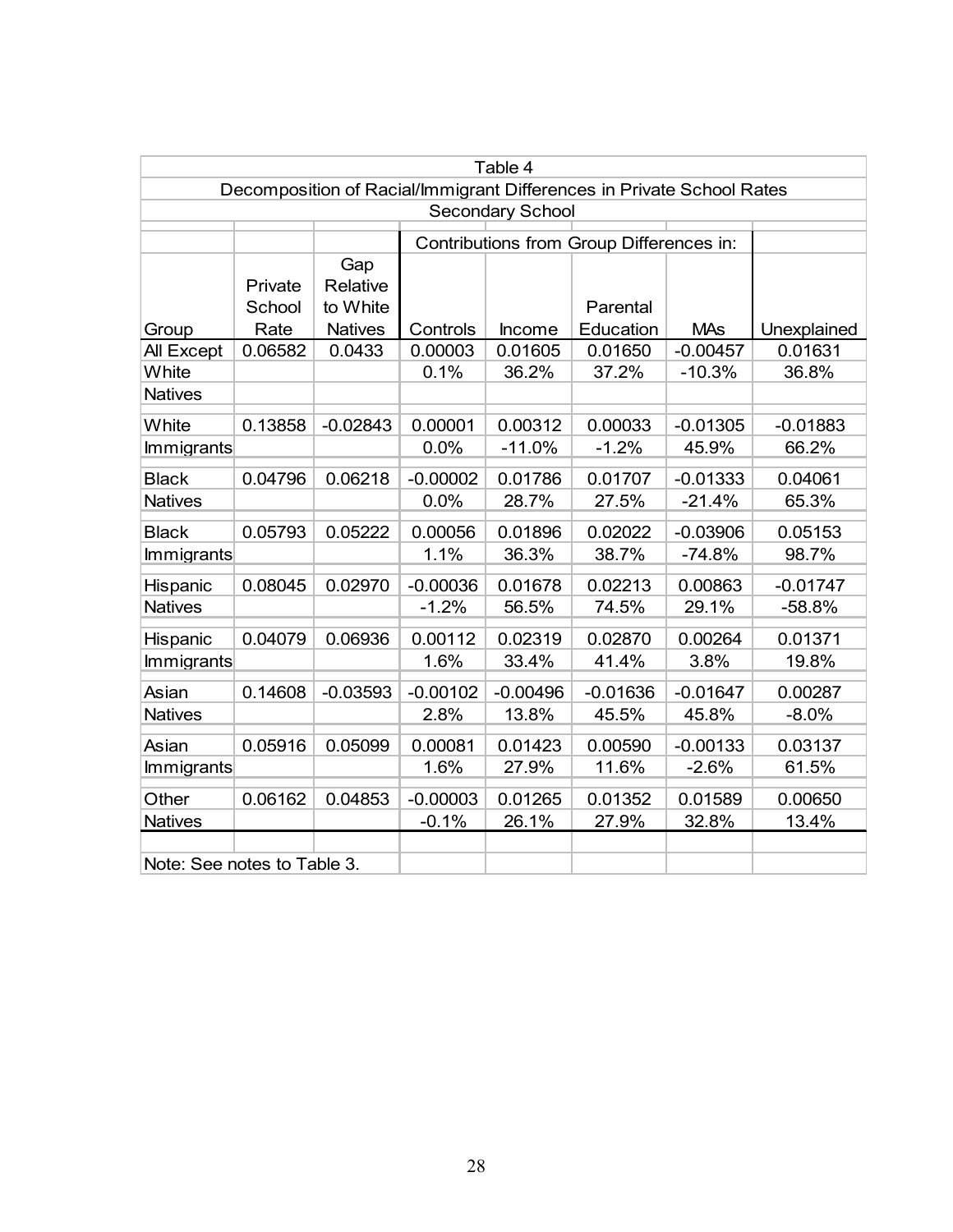## Table 5

White Native Private School Rates in MAs with Low and High Crime Rates and

## Public School Spending Rates

| Type of MAs                              | Primary | Secondary      |
|------------------------------------------|---------|----------------|
|                                          | Schools | <b>Schools</b> |
| <b>Low-Crime MAs</b>                     | 13.23%% | 10.68%         |
| <b>High-Crime MAs</b>                    | 13.12%  | 11.30%         |
| MAs with Low Public School Spending per  | 11.21%  | 9.02%          |
| Pupil                                    |         |                |
| MAs with High Public School Spending per | 14.55%  | 12.33%         |
| Pupil                                    |         |                |

Note: The 132 MAs were divided into two groups of 66 MAs, based on crime

rates in one case and public school spending per pupil in the other case.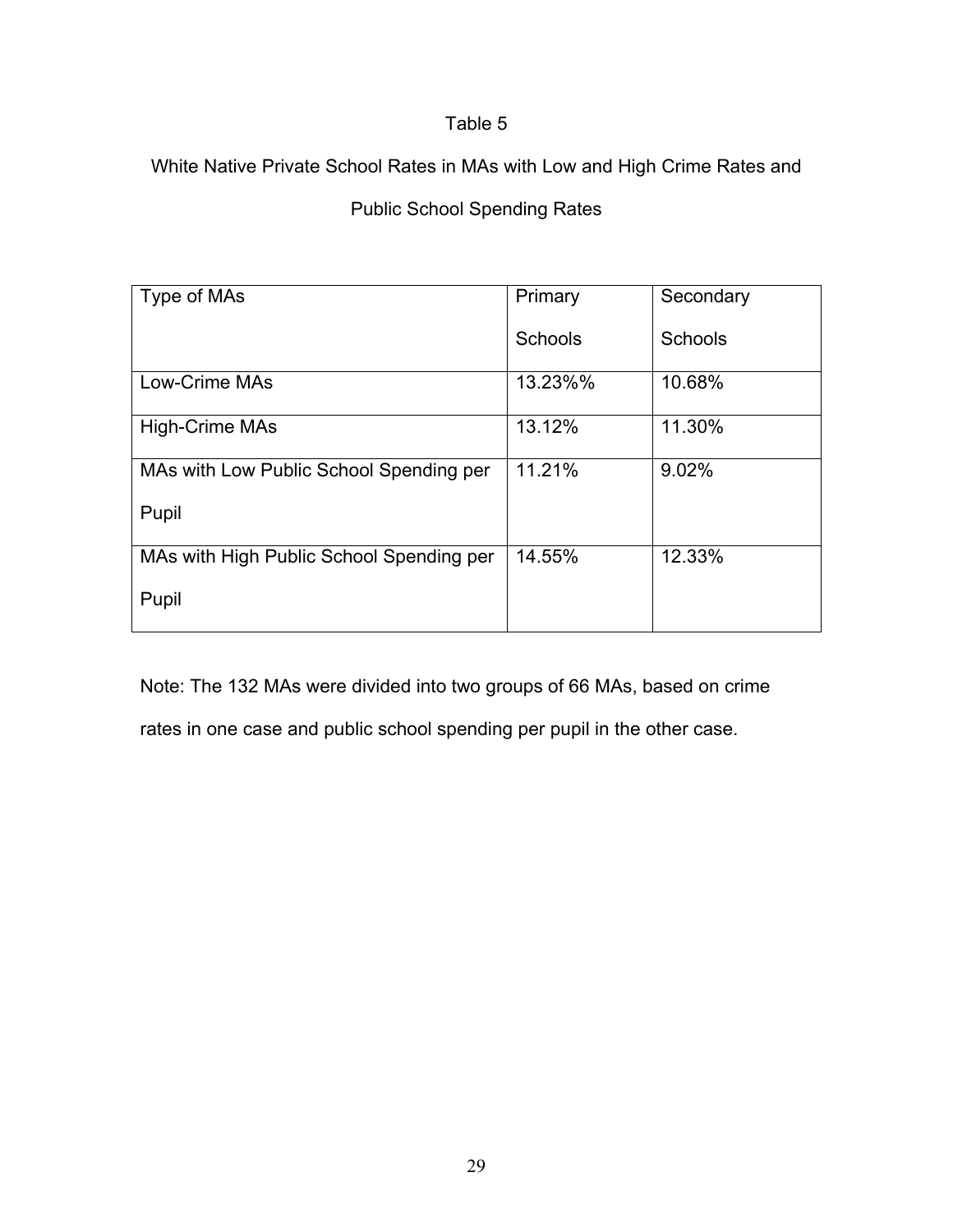| Table 6                                                               |                           |                                               |                       |                  |                                                                                                                     |                                               |                       |                  |
|-----------------------------------------------------------------------|---------------------------|-----------------------------------------------|-----------------------|------------------|---------------------------------------------------------------------------------------------------------------------|-----------------------------------------------|-----------------------|------------------|
| Decomposition of Racial/Immigrant Differences in Private School Rates |                           |                                               |                       |                  |                                                                                                                     |                                               |                       |                  |
|                                                                       |                           |                                               |                       |                  | in Low- and High-Crime MAs, for Primary and Secondary School                                                        |                                               |                       |                  |
|                                                                       | Low-Crime MAs             |                                               |                       |                  |                                                                                                                     | High-Crime MAs                                |                       |                  |
|                                                                       |                           |                                               | Contributions from    |                  |                                                                                                                     |                                               | Contributions from    |                  |
|                                                                       |                           |                                               | Group Differences in: |                  |                                                                                                                     |                                               | Group Differences in: |                  |
| Group<br><b>PRIMARY SCHOOLS</b>                                       | Private<br>School<br>Rate | Gap<br>Relative to<br>White<br><b>Natives</b> | Income                | Education        | Private<br>School Rate                                                                                              | Gap<br>Relative to<br>White<br><b>Natives</b> | Income                | Education        |
|                                                                       |                           |                                               |                       |                  |                                                                                                                     |                                               |                       |                  |
| All Except<br>White                                                   | 0.08275                   | 0.04951                                       | 0.01014<br>20.5%      | 0.01903<br>38.4% | 0.07423                                                                                                             | 0.0570                                        | 0.0252<br>44.2%       | 0.02441<br>42.8% |
| Natives                                                               |                           |                                               |                       |                  |                                                                                                                     |                                               |                       |                  |
| <b>SECONDARY SCHOOLS</b>                                              |                           |                                               |                       |                  |                                                                                                                     |                                               |                       |                  |
| All Except                                                            | 0.07153                   | 0.03527                                       | 0.01063               | 0.01201          | 0.06394                                                                                                             | 0.0491                                        | 0.0193                | 0.01802          |
| <b>White Natives</b>                                                  |                           |                                               | 30.1%                 | 34.1%            |                                                                                                                     |                                               | 39.3%                 | 36.7%            |
|                                                                       |                           |                                               |                       |                  |                                                                                                                     |                                               |                       |                  |
|                                                                       |                           |                                               |                       |                  | Notes: (1) The sample and model specifications are the same as those reported in Specifications 2 and 4 of Table 2, |                                               |                       |                  |
|                                                                       |                           |                                               |                       |                  | except that the models are run separately on subsamples from the 66 MAs with the highest and lowest crime           |                                               |                       |                  |
| rates. (2) The percentages refer to the percentage of the gap that is |                           |                                               |                       |                  |                                                                                                                     |                                               |                       |                  |
| are not shown in order to conserve space.                             |                           |                                               |                       |                  | explained by the given factor. (3) Contributions from controls, MA effects and the unexplained portion              |                                               |                       |                  |
|                                                                       |                           |                                               |                       |                  |                                                                                                                     |                                               |                       |                  |
|                                                                       |                           |                                               |                       |                  |                                                                                                                     |                                               |                       |                  |
|                                                                       |                           |                                               |                       |                  |                                                                                                                     |                                               |                       |                  |
|                                                                       |                           |                                               |                       |                  |                                                                                                                     |                                               |                       |                  |
|                                                                       |                           |                                               |                       |                  |                                                                                                                     |                                               |                       |                  |
|                                                                       |                           |                                               |                       |                  |                                                                                                                     |                                               |                       |                  |
|                                                                       |                           |                                               |                       |                  |                                                                                                                     |                                               |                       |                  |
|                                                                       |                           |                                               |                       |                  |                                                                                                                     |                                               |                       |                  |
|                                                                       |                           |                                               |                       |                  |                                                                                                                     |                                               |                       |                  |
|                                                                       |                           |                                               |                       |                  |                                                                                                                     |                                               |                       |                  |
|                                                                       |                           |                                               |                       |                  |                                                                                                                     |                                               |                       |                  |
|                                                                       |                           |                                               |                       |                  |                                                                                                                     |                                               |                       |                  |
|                                                                       |                           |                                               |                       |                  |                                                                                                                     |                                               |                       |                  |
|                                                                       |                           |                                               |                       |                  |                                                                                                                     |                                               |                       |                  |
|                                                                       |                           |                                               |                       |                  |                                                                                                                     |                                               |                       |                  |
|                                                                       |                           |                                               |                       |                  |                                                                                                                     |                                               |                       |                  |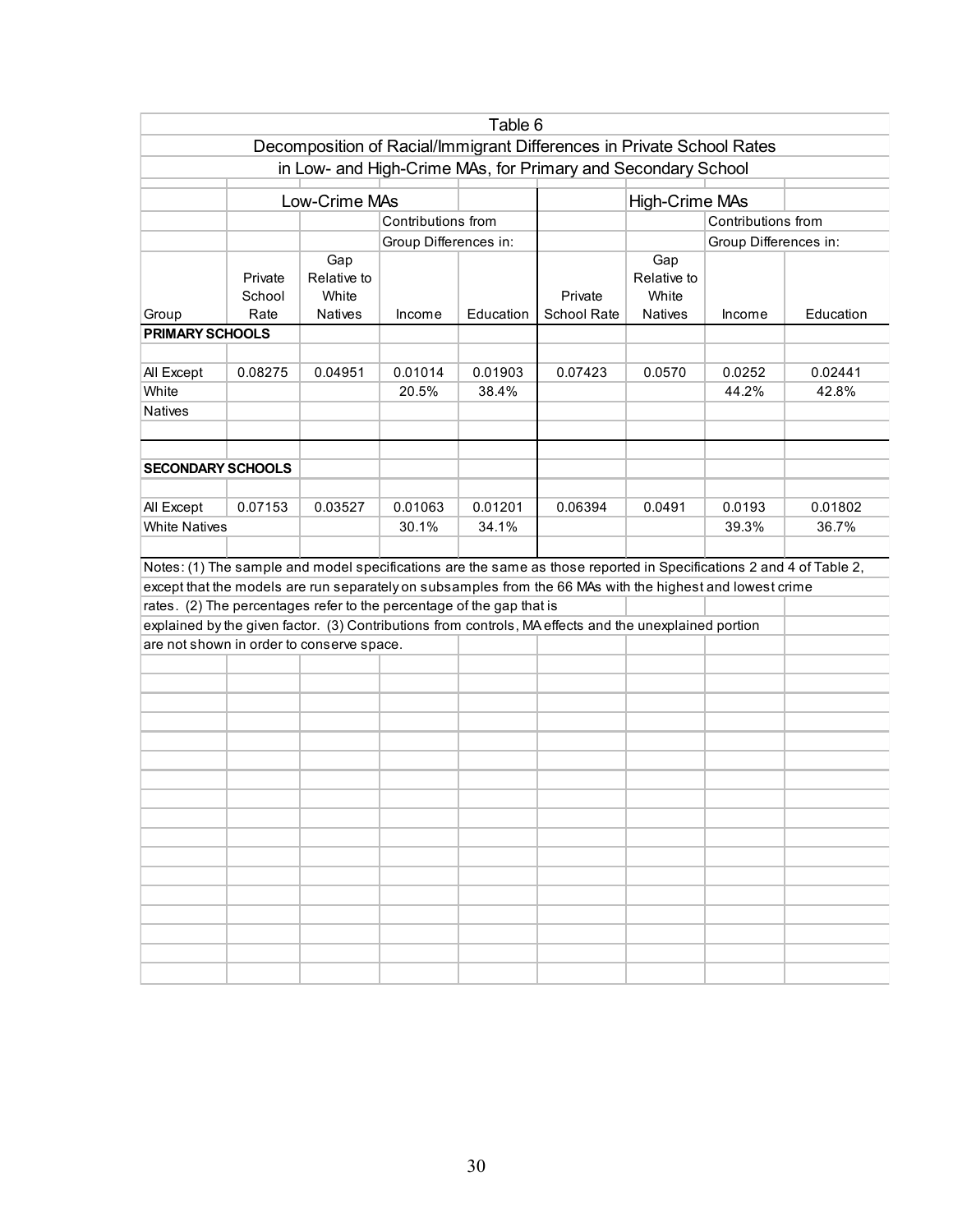| Table 7                                                                          |                           |                                               |                       |           |                                                                                                                     |                                               |                       |           |
|----------------------------------------------------------------------------------|---------------------------|-----------------------------------------------|-----------------------|-----------|---------------------------------------------------------------------------------------------------------------------|-----------------------------------------------|-----------------------|-----------|
| Decomposition of Racial/Immigrant Differences in Private School Rates            |                           |                                               |                       |           |                                                                                                                     |                                               |                       |           |
| in Low- and High-Public-School Expenditure MAs, for Primary and Secondary School |                           |                                               |                       |           |                                                                                                                     |                                               |                       |           |
|                                                                                  |                           | Low-Expenditure MAs                           |                       |           |                                                                                                                     | High-Expenditure MAs                          |                       |           |
|                                                                                  |                           |                                               | Contributions from    |           |                                                                                                                     |                                               | Contributions from    |           |
|                                                                                  |                           |                                               | Group Differences in: |           |                                                                                                                     |                                               | Group Differences in: |           |
| Group                                                                            | Private<br>School<br>Rate | Gap<br>Relative to<br>White<br><b>Natives</b> | Income                | Education | Private<br>School Rate                                                                                              | Gap<br>Relative to<br>White<br><b>Natives</b> | Income                | Education |
| <b>PRIMARY SCHOOLS</b>                                                           |                           |                                               |                       |           |                                                                                                                     |                                               |                       |           |
|                                                                                  |                           |                                               |                       |           |                                                                                                                     |                                               |                       |           |
| All Except                                                                       | 0.0594                    | 0.05265                                       | 0.02216               | 0.0251    | 0.10049                                                                                                             | 0.0450                                        | 0.0110                | 0.02404   |
| White                                                                            |                           |                                               | 42.1%                 | 47.7%     |                                                                                                                     |                                               | 24.5%                 | 53.4%     |
| <b>Natives</b>                                                                   |                           |                                               |                       |           |                                                                                                                     |                                               |                       |           |
| <b>SECONDARY SCHOOLS</b>                                                         |                           |                                               |                       |           |                                                                                                                     |                                               |                       |           |
| All Except                                                                       | 0.04938                   | 0.04085                                       | 0.01968               | 0.01716   | 0.08813                                                                                                             | 0.0352                                        | 0.0128                | 0.01602   |
| <b>White Natives</b>                                                             |                           |                                               | 48.2%                 | 42.0%     |                                                                                                                     |                                               | 36.4%                 | 45.5%     |
|                                                                                  |                           |                                               |                       |           |                                                                                                                     |                                               |                       |           |
|                                                                                  |                           |                                               |                       |           | Notes: (1) The sample and model specifications are the same as those reported in Specifications 2 and 4 of Table 2, |                                               |                       |           |
|                                                                                  |                           |                                               |                       |           | except that the models are run separately on subsamples from the 66 MAs with the highest and lowest spending        |                                               |                       |           |
|                                                                                  |                           |                                               |                       |           | per pupil in public schools. (2) The percentages refer to the percentage of the gap that is                         |                                               |                       |           |
|                                                                                  |                           |                                               |                       |           | explained by the given factor. (3) Contributions from controls, MA effects and the unexplained portion              |                                               |                       |           |
| are not shown in order to conserve space.                                        |                           |                                               |                       |           |                                                                                                                     |                                               |                       |           |
|                                                                                  |                           |                                               |                       |           |                                                                                                                     |                                               |                       |           |
|                                                                                  |                           |                                               |                       |           |                                                                                                                     |                                               |                       |           |
|                                                                                  |                           |                                               |                       |           |                                                                                                                     |                                               |                       |           |
|                                                                                  |                           |                                               |                       |           |                                                                                                                     |                                               |                       |           |
|                                                                                  |                           |                                               |                       |           |                                                                                                                     |                                               |                       |           |
|                                                                                  |                           |                                               |                       |           |                                                                                                                     |                                               |                       |           |
|                                                                                  |                           |                                               |                       |           |                                                                                                                     |                                               |                       |           |
|                                                                                  |                           |                                               |                       |           |                                                                                                                     |                                               |                       |           |
|                                                                                  |                           |                                               |                       |           |                                                                                                                     |                                               |                       |           |
|                                                                                  |                           |                                               |                       |           |                                                                                                                     |                                               |                       |           |
|                                                                                  |                           |                                               |                       |           |                                                                                                                     |                                               |                       |           |
|                                                                                  |                           |                                               |                       |           |                                                                                                                     |                                               |                       |           |
|                                                                                  |                           |                                               |                       |           |                                                                                                                     |                                               |                       |           |
|                                                                                  |                           |                                               |                       |           |                                                                                                                     |                                               |                       |           |
|                                                                                  |                           |                                               |                       |           |                                                                                                                     |                                               |                       |           |
|                                                                                  |                           |                                               |                       |           |                                                                                                                     |                                               |                       |           |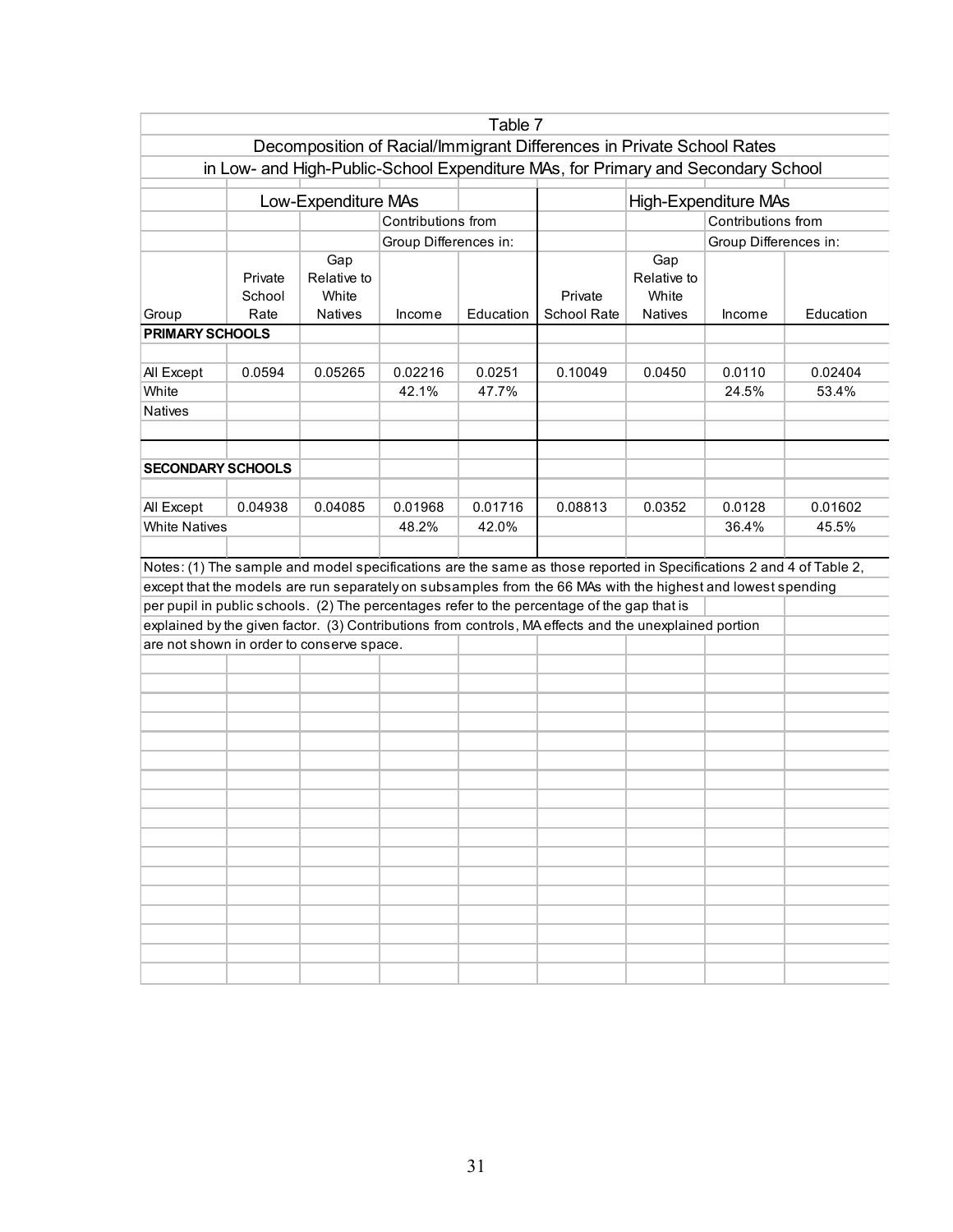

**Figure 1 Private School Rates by Racial/Immigrant Group (Primary School) 1990 Census - 132 MA Sample**

**Figure 2 Private School Rates by Racial/Immigrant Group (Secondary School) 1990 Census - 132 MA Sample**

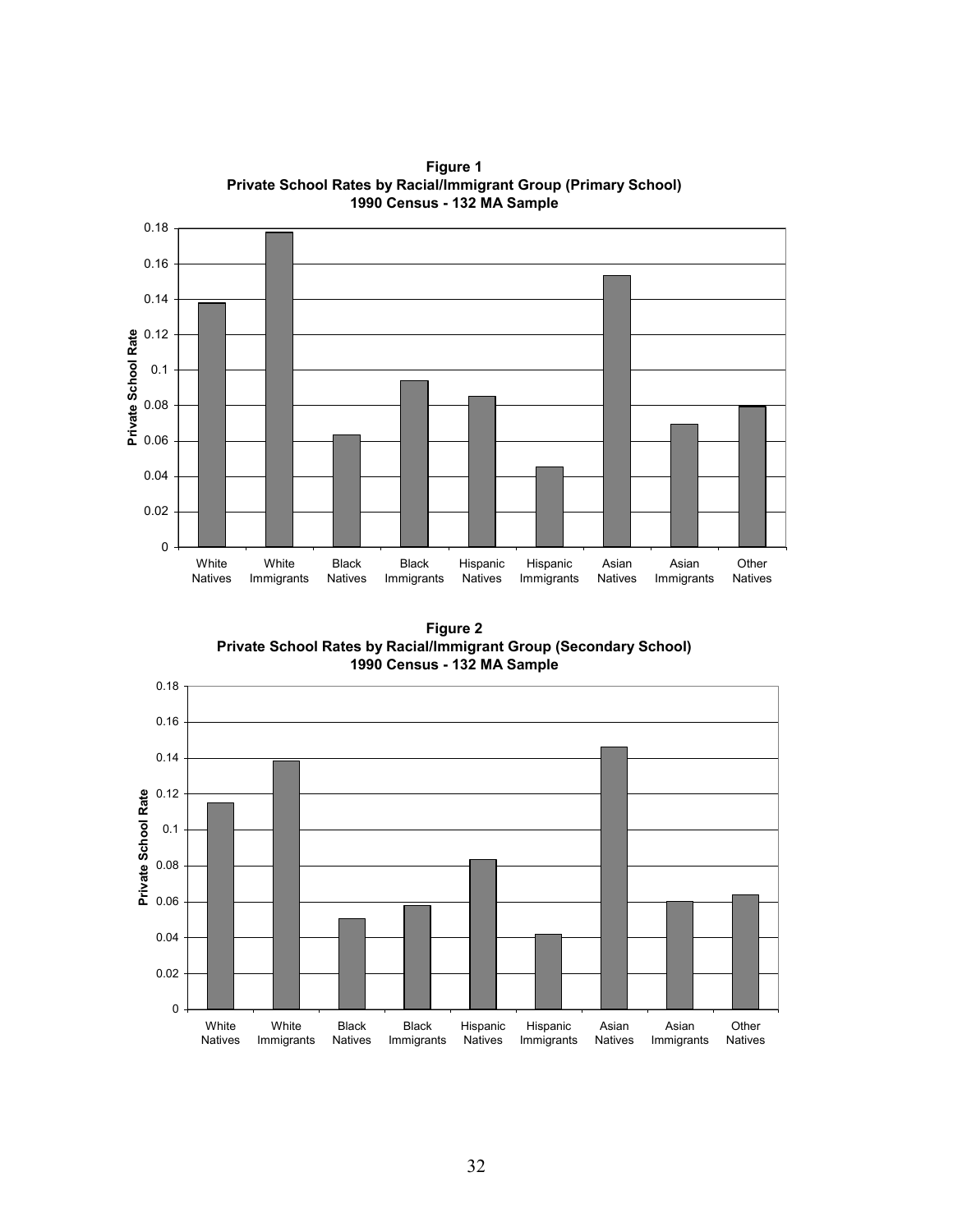

**Figure 3 Private School Rate vs Per-Person H.H. Income by Racial/Immigrant Group 1990 Census - 132 MA Sample**

**Figure 4 Private School Rate vs Mother's Education by Racial/Immigrant Group 1990 Census - 132 MA Sample**

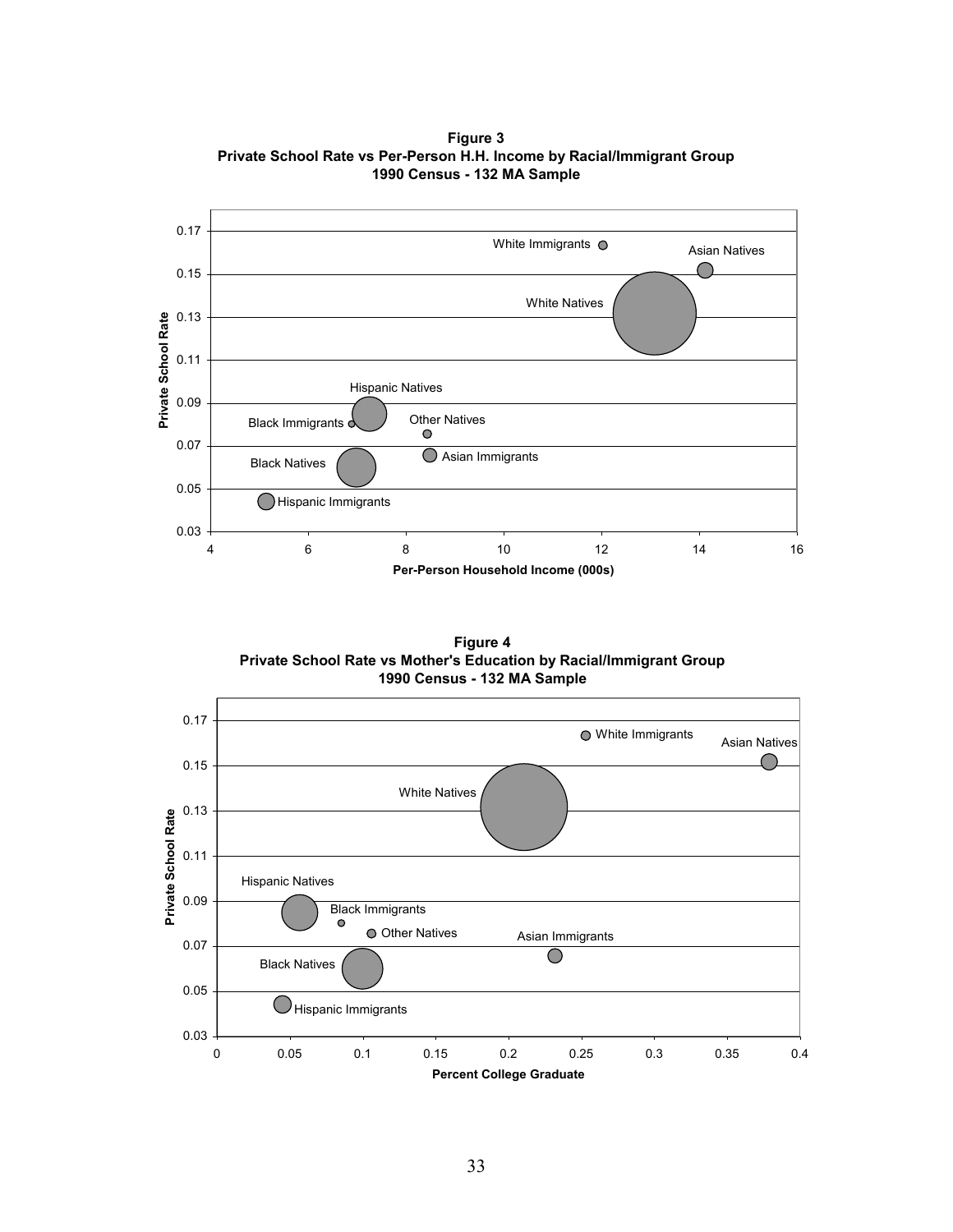0.06 Private School Rate Rel. to White Native Rate **Private School Rate Rel. to White Native Rate Unadjusted** Adjusted 0.04 0.02 0 White Natives -0.02 -0.04 -0.06 -0.08 -0.1 White Immigratie Black Hartingsarts Azius Sanct Minigrants Asian Natives Asian Immigrants Other Natives

**Figure 5 Relative Private School Rates By Racial/Immigrant Group (Primary School) 1990 Census**

**Figure 6 Relative Private School Rates By Racial/Immigrant Group (Secondary School) 1990 Census**

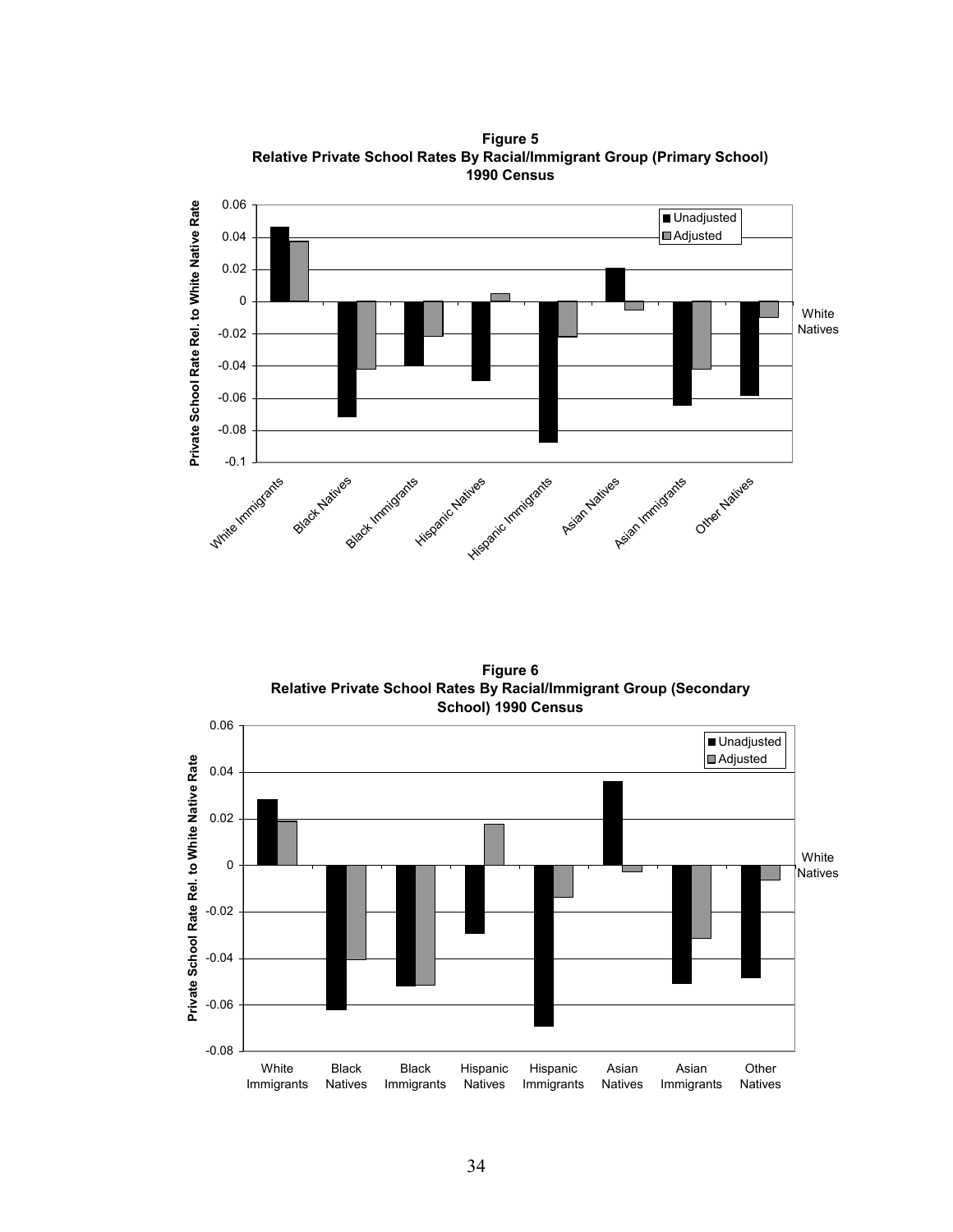# **Appendix**

|                            | Per Person<br>Household<br>Income<br>(000s) | Proportion of<br>Mothers with<br>College Degree | Proportion of<br><b>Fathers with</b><br>College Degree |
|----------------------------|---------------------------------------------|-------------------------------------------------|--------------------------------------------------------|
| <b>White Natives</b>       | 13.09                                       | 0.21                                            | 0.32                                                   |
| White Immigrants           | 12.03                                       | 0.25                                            | 0.42                                                   |
| <b>Black Natives</b>       | 6.99                                        | 0.10                                            | 0.14                                                   |
| <b>Black Immigrants</b>    | 6.89                                        | 0.09                                            | 0.16                                                   |
| <b>Hispanic Natives</b>    | 7.25                                        | 0.06                                            | 0.10                                                   |
| <b>Hispanic Immigrants</b> | 5.14                                        | 0.04                                            | 0.08                                                   |
| <b>Asian Natives</b>       | 14.13                                       | 0.38                                            | 0.47                                                   |
| Asian Immigrants           | 8.49                                        | 0.23                                            | 0.33                                                   |
| <b>Other Natives</b>       | 8.44                                        | 0.11                                            | 0.15                                                   |
| Other Immigrants           | 7.08                                        | 0.09                                            | 0.22                                                   |

Table A-1 Household Demographics by Racial/Immigrant Group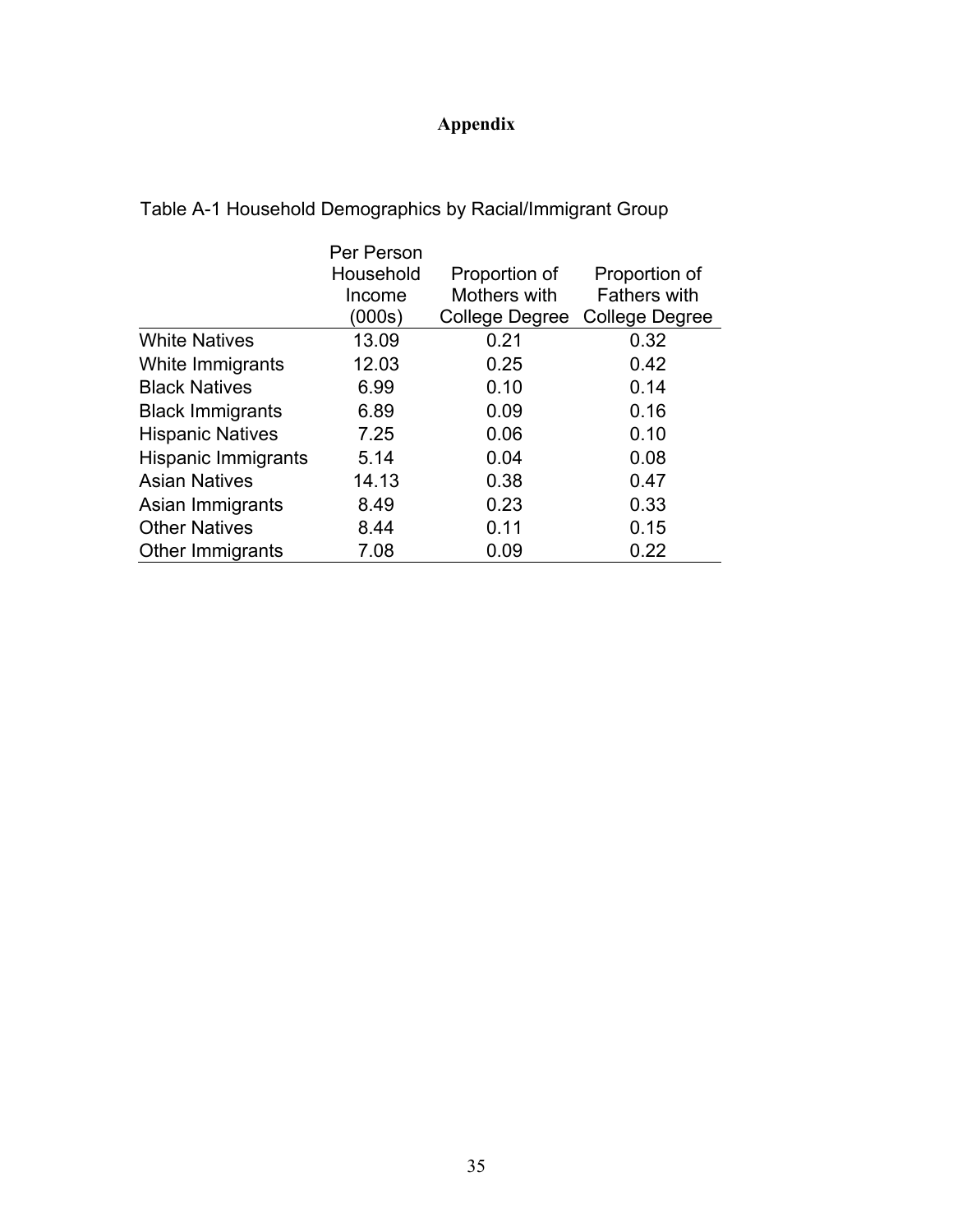### **Data Appendix**

Public school expenditures per pupil:

This variable is defined as expenditures per pupil in public elementary and secondary schools in the MA. It is adjusted using the Consumer Price Index to 1990 prices. We create this variable by using data by school district as reported in the Census of Governments 1992. Our MA-level data for spending per pupil were obtained by summing spending and enrollments for all school districts within a given county, and then summing these to the MA-level using the concordance between state and county codes and consolidated metropolitan statistical area codes provided on the USA Counties 1996 CD-ROM.

For 9 of the 132 metropolitan areas, no spending data were available at the district level. With one exception, these were relatively small metropolitan areas. For these areas, we instead used spending per pupil at the state level derived from National Center for Education Statistics (1992, 1996). One of these nine areas, Johnson City, spanned two states (Tennessee and Virginia). In this case we took a weighted average across these two states based on the population shares in our 1980 and 1990 Census data. The other metropolitan areas for which state-level data were substituted were Baltimore, Maryland, Fayetteville, Greensboro-Winston-Salem-High Pt. and Raleigh-Durham, all three in North Carolina, Honolulu, Hawaii, Knoxville, Tennessee and Norfolk and Richmond, both in Virginia.

#### Crime rate:

The crime rate is defined as the annual number of serious crimes per 1,000 residents in each county, calculated from the USA Counties 1996 CD. Serious crimes include murder and nonnegligent manslaughter, forcible rape, robbery, aggravated assault, burglary, larceny-theft, and motor vehicle theft. We aggregated these to the MA level using the concordance tables in Appendices C1 and C2 of USA Counties 1996.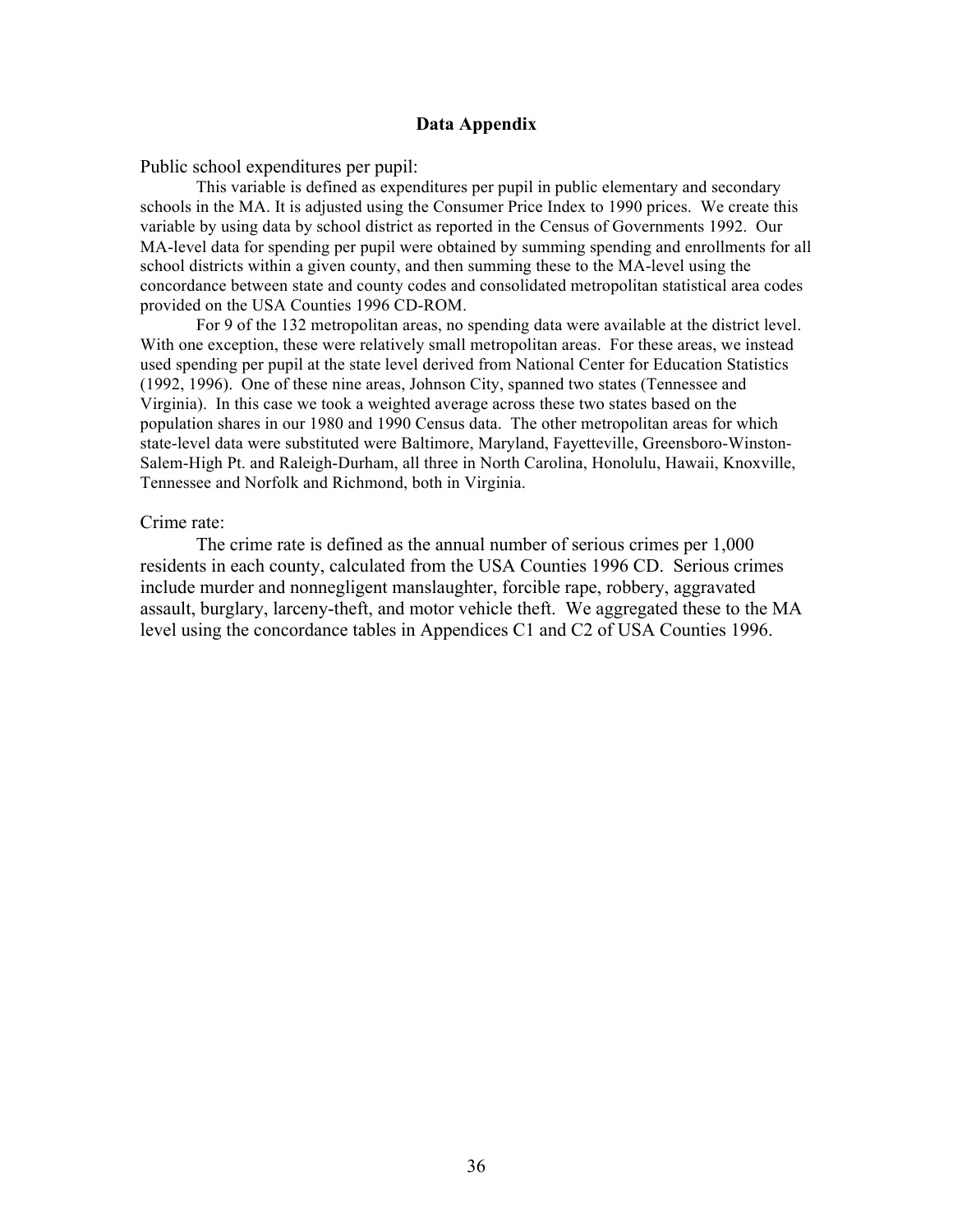### **References**

- 1. Julian R. Betts and Robert W. Fairlie, "Does Immigration Induce 'Native Flight' from Public Schools into Private Schools?", Manuscript, University of California, San Diego and Santa Cruz (1999).
- 2. John Bound and Harry J. Holzer, Demand Shifts, Population Adjustments, and Labor Market Outcomes during the 1980s, *National Bureau of Economic Research*, Working Paper 5685 (1996).
- 3. Richard J. Buddin, Joseph J. Cordes, and Sheila Nataraj Kirby, School Choice in California: Who Chooses Private Schools?, *Journal of Urban Economics*, 44, 110- 134 (1998).
- 4. Alan S. Blinder, Wage Discrimination: Reduced Form and Structural Variables,. *Journal of Human Resources*, 8, 436-455 (1973).
- 5. John R. Conlon and Mwangi S. Kimenyi, Attitudes towards Race and Poverty in the Demand for Private Education: The Case of Mississippi, *Review of Black Political Economy* 20, 5-22 (1991).
- 6. William N. Evans and Robert M. Schwab, Finishing High School and Starting College: Do Catholic Schools Make a Difference? *Quarterly Journal of Economics* 110(4), 941-74 (1995).
- 7. Robert W. Fairlie and Alexandra M. Resch, Is There "White Flight" into Private Schools? Evidence from the National Educational Longitudinal Survey, *University of California, Santa Cruz Working Paper,* (1999).
- 8. David N. Figlio and Joe A. Stone, Are Private Schools Really Better?, forthcoming in Polachek, S., (Ed.), *Research in Labor Economics*, 18, (1999).
- 9. Vernon Henderson, Peter Mieszkowski and Yvon Sauvageau, Peer Group Effects and Educational Production Functions. *Journal of Public Economics* 10, 97-106 (1978).
- 10. David A. Jaeger, Regional and Local Area Impacts of Immigration on Natives' Wages, *Bureau of Labor Statistics Working Paper*, (1996).
- 11. Hamilton Lankford and James Wyckoff, The Effect of School Choice and Residential Location on the Racial Segregation of Elementary Students, *State University of New York - Albany working paper*, (1997).
- 12. Susanna Loeb, Sarah Turner and David Jaeger, "Coding Geographic Areas Across Census Years: Creating Consistent Definitions of Metropolitan Areas," University of Michigan manuscript (1996).